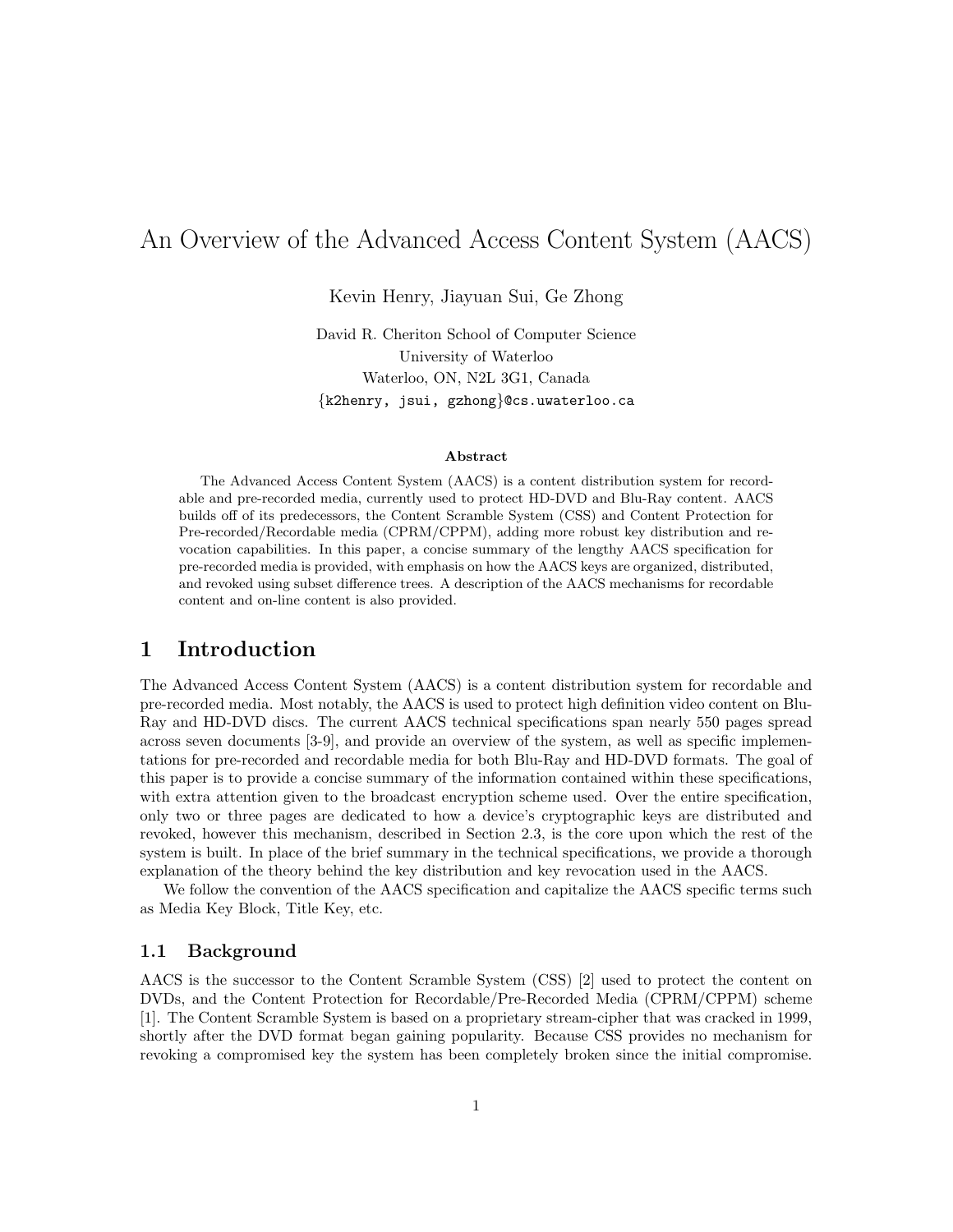CPRM/CPPM was built to be more robust than its predecessor, incorporating key revocation for compromised devices and traitor tracing capabilities, and is mostly used in flash memory devices such as Secure Digital (SD) memory cards. AACS incorporates the same traitor tracing scheme as the CPRM/CPPM, allowing a compromised device to be located even if the compromised key is not made public.

### 1.2 Organization

Section 2 introduces the broadcast encryption scheme used in the AACS, based on subset difference trees, followed by a description of how content is encrypted and decrypted under this scheme for pre-recorded media in Section 3. A slightly different process is used for recordable media, which is explained in Section 4. The paper concludes with a brief discussion of the authentication protocols used by the AACS in Section 5 and its on-line capabilities in Section 6, followed by a discussion of future work.

## 2 Broadcast Encryption

### 2.1 Overview

Broadcast encryption is gaining increasing popularity in commercial applications. This cryptographic tool is used by a broadcast center (or trust authority) to distribute an encrypted message to a set of users such that only qualified users (e.g. subscribers who have paid the fee and behaved according to the rules) can decrypt the encrypted message, but no others can.

Let us use  $U$  to denote the set of n users in a broadcast encryption scheme,

$$
\mathcal{U} = \{u_1, u_2, \ldots, u_n\}.
$$

The encrypted message is broadcast to U by the broadcast center. Only a subset of U, denoted  $\mathcal{P}$ , can decrypt the encrypted message. We refer to  $P$  as the set of privileged users. The users in  $U$  that can not decrypt the encrypted message comprise the set of revoked users, denoted by  $\mathcal{R}$ . Clearly,  $\mathcal{P} = \mathcal{U} \setminus \mathcal{R}, \, \mathcal{P} \cup \mathcal{R} = \mathcal{U}, \text{ and } \mathcal{P} \cap \mathcal{R} = \emptyset.$ 

Most broadcast encryption schemes, including the scheme used in the AACS, can be divided into three steps:

- (1) An initialization step assigns each user in  $U$  some secret information (e.g. a set of keys) which allows the user to decrypt the encrypted message.
- (2) The broadcast center uses a broadcast encryption algorithm which takes as input a message  $\mathcal M$ and a set of users  $\mathcal R$  whose decryption privileges are revoked, and outputs an encrypted message. The encrypted message is then broadcast to  $U$ .
- (3) Upon receiving the broadcast, a user can use her secret information to decrypt the encrypted message to obtain  $\mathcal M$  if and only if she is in  $\mathcal P$ .

Since this broadcast encryption model is a function that takes as an input a set of revoked users  $\mathcal{R}$ , it is also referred to as Revocation Scheme.

The revocation scheme used by the AACS assumes "stateless receivers". In such a scheme, receivers are "off-line", which means that once the secret information is assigned to each receiver, it becomes very hard to update. On the other hand, "stateful receivers" are much more flexible, as they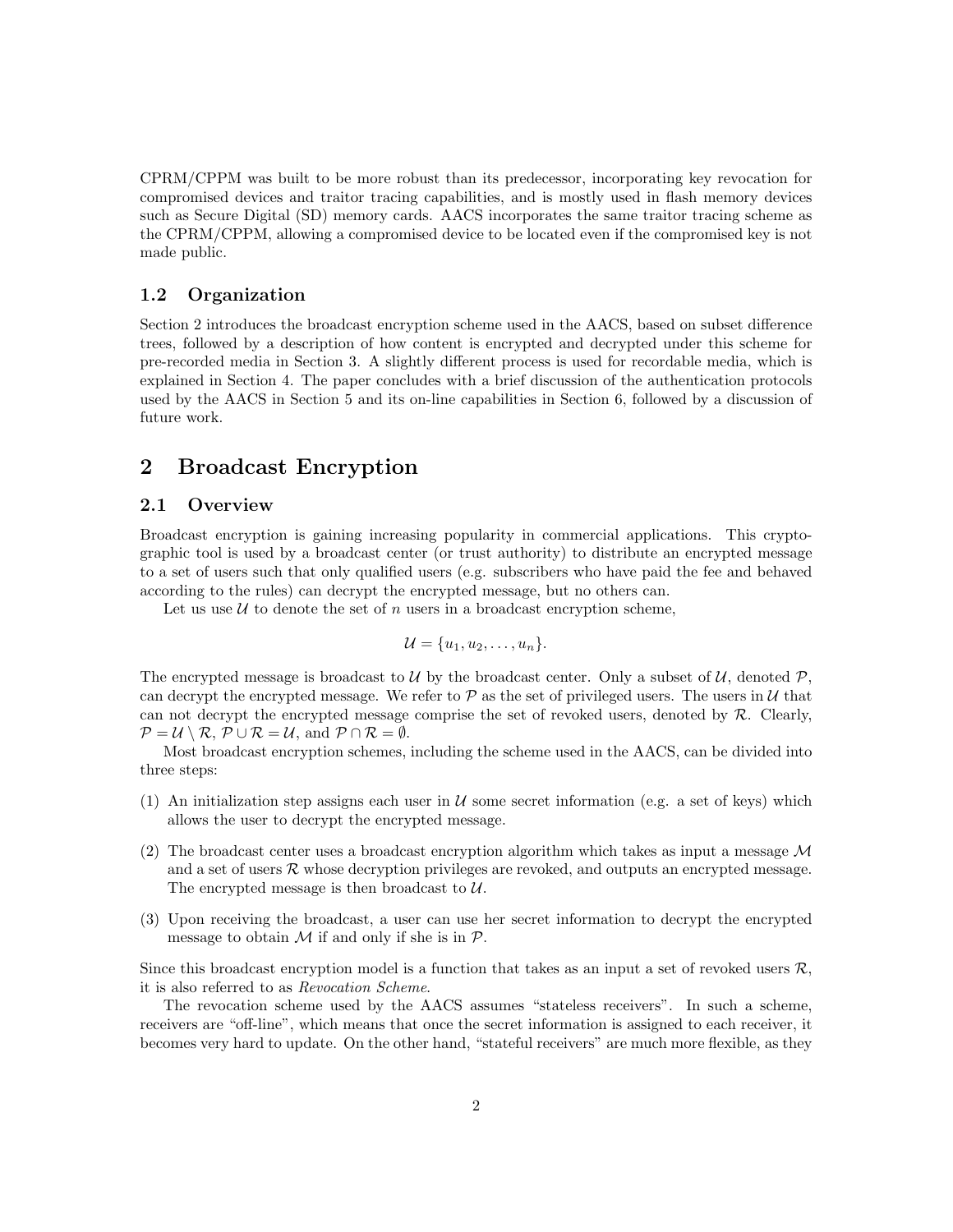can update their secret information regularly with ease, however, this might require a continuous online connection. The merit of the "stateless receivers" model is that it allows the hardware/software at the receiver end to be as simple as possible.

### 2.2 Subset-Cover Framework

Naor et al. have suggested a subset-cover framework [17] which serves as a nice prototype for most revocation schemes, including the one employed by the AACS. In this framework, a set of non-empty subsets of  $\mathcal{U}, S = \{S_1, S_2, \ldots, S_w\}, S_j \subseteq \mathcal{U},$  is defined such that  $\mathcal{U} = \bigcup_{j=1}^w S_j$ . Subsets need not be disjoint, and a single user may be in many subsets. A long-lived key  $L_i$  is assigned to each subset  $S_i$ . A user u in  $S_i$  should be able to deduce  $L_i$  easily from her secret information. If S is constructed in an appropriate way, then for any non-empty set of privileged users  $P$  we can find a set of subsets  $C = \{S_{i_1}, S_{i_2}, \ldots, S_{i_m}\}\$  that "covers"  $P$ , i.e.

$$
\mathcal{P} = \mathcal{U} \setminus \mathcal{R} = \bigcup_{j=1}^m S_{i_j}.
$$

Note that  $C \subseteq S$ , and is called a subset-cover for P. We can then encrypt a session key, K, m times with  $L_{i_1}, L_{i_2}, \ldots, L_{i_m}$ , where K is used to encrypt the message M.

As we have already mentioned in the previous section, there are three steps in a revocation scheme, namely, initialization, broadcast encryption, and broadcast decryption. The subset-cover framework follows these three-steps:

- **Initialization:** A user  $u \in \mathcal{U}$  is given a piece of secret information  $I_u$  by the broadcast center.  $I_u$  is used to deduce the long-lived key  $L_j$  corresponding to the subset  $S_j$  in which she is included. If a user is in many subsets, then  $I_u$  should be able to allow her to deduce all the long-lived keys for those subsets. If each of the keys  $L_i$  are generated uniformly at random and independently from each other, we say that the keys are chosen information-theoretically. On the other hand, if the keys are obtained as a function of some secret information, then the keys are generated computationally. Using computational key generation instead of informationtheoretic key generation can greatly reduce the space requirements for key storage, however, it sacrifices information-theoretic security for computational security. In this framework,  $I_u$  can be a set of long-lived keys  $\{L_{u_1}, L_{u_2}, \ldots, L_{u_k}\}$  (information-theoretic), or it can be an input to a function which outputs a set of keys (computational).
- **Broadcast encryption:** Given a message  $M$  and a set of revoked users  $\mathcal{R}$ , the broadcast center first chooses a session key  $K$  with which to encrypt  $M$ . The center then finds a subset-cover  $C = \{S_{i_1}, S_{i_2}, \ldots, S_{i_m}\}\$  which covers the set of non-revoked users  $P$ . The long-lived keys  $\{L_{i_1}, L_{i_2}, \ldots, L_{i_m}\}\$ corresponding to the subsets in the subset-cover are then used to encrypt the session key. The final broadcast made by the broadcast center to  $U$  is

$$
\underbrace{\langle i_1, i_2, \dots, i_m, E_{L_{i_1}}(K), E_{L_{i_2}}(K), \dots, E_{L_{i_m}}(K); E_K(M) \rangle}_{header}.
$$

The portion that precedes the semicolon is called the header of the broadcast, and  $E_K(M)$ is termed the body of the broadcast. The size of the header is referred to as the broadcast message expansion.

**Broadcast decryption:** Upon receiving the broadcast, a user  $u$  can first search through the list of indices,  $\{i_1, i_2, \ldots, i_m\}$ , to find an index  $i_j$  such that  $u \in S_{i_j}$ . If such an index can not be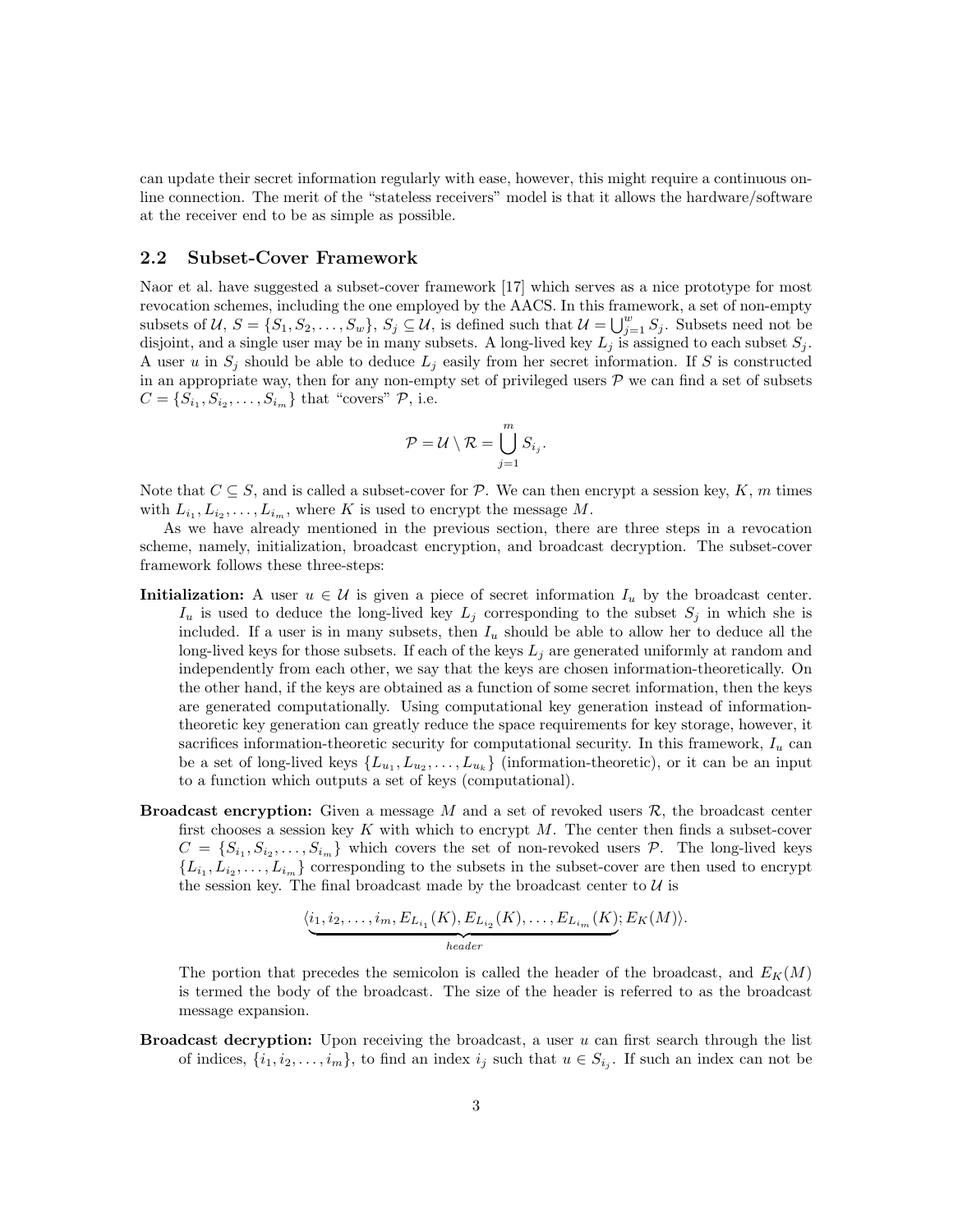found, then the user is revoked. The user u then extracts the corresponding key  $L_{i_j}$  from  $I_u$ and uses  $L_{i_j}$  to decrypt the corresponding encrypted session key,  $D_{L_{i_j}}(E_{L_{i_j}}(K)) = K$ . Finally, u uses K to obtain the message,  $D_K(E_K(M)) = M$ .

To illustrate how revocation schemes can be built based on this framework, we present two trivial revocation schemes, A and B, along with some comments on their impracticalities.

**Trivial A:** Let  $\mathcal{U} = \{u_1, u_2, \ldots, u_n\}$  be a set of users. The broadcast center constructs S in a way such that each subset contains only one user, i.e.  $S = \{\{u_1\}, \{u_2\}, \ldots, \{u_n\}\}\.$  A long-lived key is assigned to each subset, which is to say that each user  $u_i$  is given one long-lived key  $L_i$ . Whenever the broadcast center wants to send a message to a set of privileged users  $P$ , it encrypts the message using a session key and then encrypts the session key with the key  $L_i$ , for all i such that  $u_i \in \mathcal{P}$ . Upon receipt of the broadcast, a privileged user uses her long-lived key to compute the session key and then uses the session key to obtain the message.

A nice property of this scheme is that each user is required to store only a single key, hence the storage size is optimal. However, the message size grows linearly with respect to the size of  $P$ . If the broadcast center needs to send a message to one million recipients, the message expansion would be two million, which in most cases is an unrealistic requirement.

**Trivial B:** Again, let  $\mathcal{U} = \{u_1, u_2, \dots, u_n\}$  be the set of users. The set S is constructed such that it includes every possible non-empty subset of U, i.e.  $S = 2^{\mathcal{U}} \setminus \emptyset$ . A long-lived key is assigned to each subset, hence there are  $2<sup>n</sup> - 1$  long-lived keys in total. When the broadcast center sends a message to a set of privileged users  $P$ , it finds the subset  $S_i$  that is equal to P and encrypts the session key using the long-lived key  $L_j$  corresponding to  $S_j$ . The final broadcast is simply  $\langle j, E_{L_j}(K); E_K(M) \rangle$ . The decryption process for the users in P should be straightforward.

This scheme is essentially the opposite of the previous scheme. The message expansion is always 2 which is optimal, however each user must store a large number of keys. In the case of  $|\mathcal{U}| = n$ , each user must store

$$
1 + \binom{n-1}{1} + \binom{n-1}{2} + \ldots + \binom{n-1}{n-1} = \sum_{k=0}^{n-1} \binom{n-1}{k} = 2^{n-1}
$$

keys. Thus, with only a few dozen users this scheme becomes completely impractical.

There is always a trade-off between broadcast message expansion and the number of keys the user is required to store. The challenge is to find a revocation scheme that gives a proper balance between the two. A fairly efficient revocation scheme (used by the AACS) is discussed in the next section.

### 2.3 Subset Difference Revocation Scheme

Naor et al. have proposed the following subset difference revocation scheme (SDRS) along with the subset-cover framework which was introduced in the previous section [17]. A Ph.D thesis by Martin also explains SDRS in detail [16].

#### 2.3.1 Basic Scheme

The SDRS is a tree-based revocation scheme. Let  $\mathcal{U} = \{u_1, u_2, \ldots, u_n\}$  be a set of n users where  $n = 2<sup>h</sup>$ , such that each user corresponds to a leaf node in a complete binary tree of height h. If  $n \neq 2<sup>h</sup>$ , then we can use the smallest complete binary tree with more than n leaves. The complete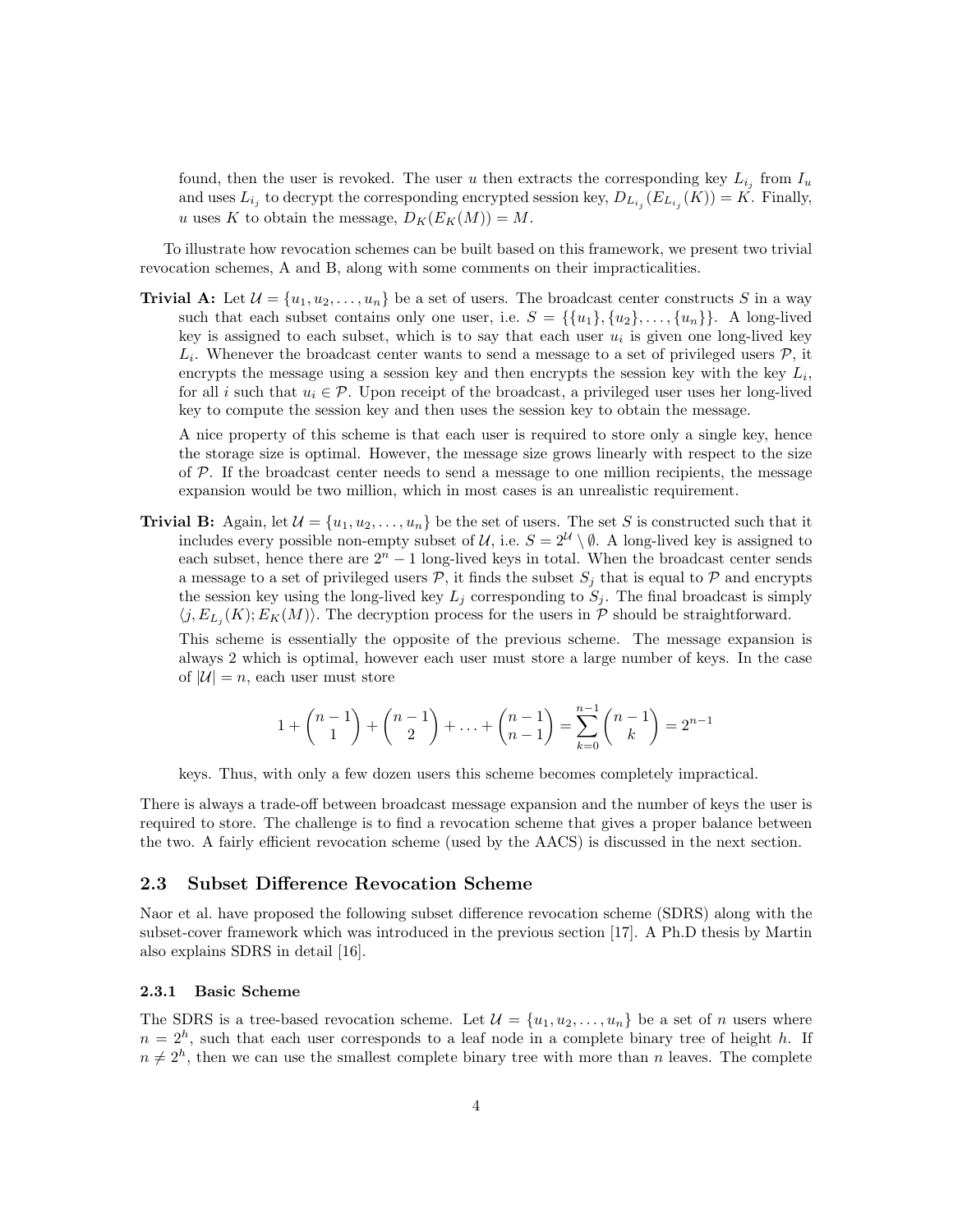

Figure 1: A complete binary tree with 8 leafs.

binary tree has  $2n-1$  nodes, labeled breadth-first for  $v_i$ ,  $i = 1 \dots 2n-1$ . Figure 1 shows a complete binary tree with eight leaves where nodes  $v_8$  through  $v_{15}$  correspond to eight users.

We form  $S$  to be a set of differences between two subsets of  $U$ . A difference between two subsets of U is denoted  $\gamma(v_i, v_j) = desc(v_i) \setminus desc(v_j)$ , where  $v_j$  is a descendant of  $v_i$  and  $desc(v_i)$  is the set of leaf nodes in the subtree rooted at  $v_i$ . There is a special case:  $\gamma(v_0, v_0) = \mathcal{U}$ . Clearly, every  $\gamma(v_i, v_j)$  is a subset of U. Figure 2 gives an example of  $\gamma(2, 5)$ . Hence,

$$
S = \{ \gamma(v_i, v_j) \mid 1 \le i, j \le 2n - 1 \text{ and } desc(v_j) \subseteq desc(v_i) \text{ or } (i, j) = (0, 0) \}.
$$

In the case of information-theoretic key assignment, each element in  $S$ ,  $\gamma(v_i, v_j)$ , is assigned a longlived key,  $L_{i,j}$ , and each user in S has a copy of  $L_{i,j}$ . Let R be a set of revoked users, a fairly straightforward algorithm is given to find the subset-cover for  $\mathcal{U} \setminus \mathcal{R}$ :



Figure 2: A set of leaf nodes represented by  $\gamma(2, 5)$ .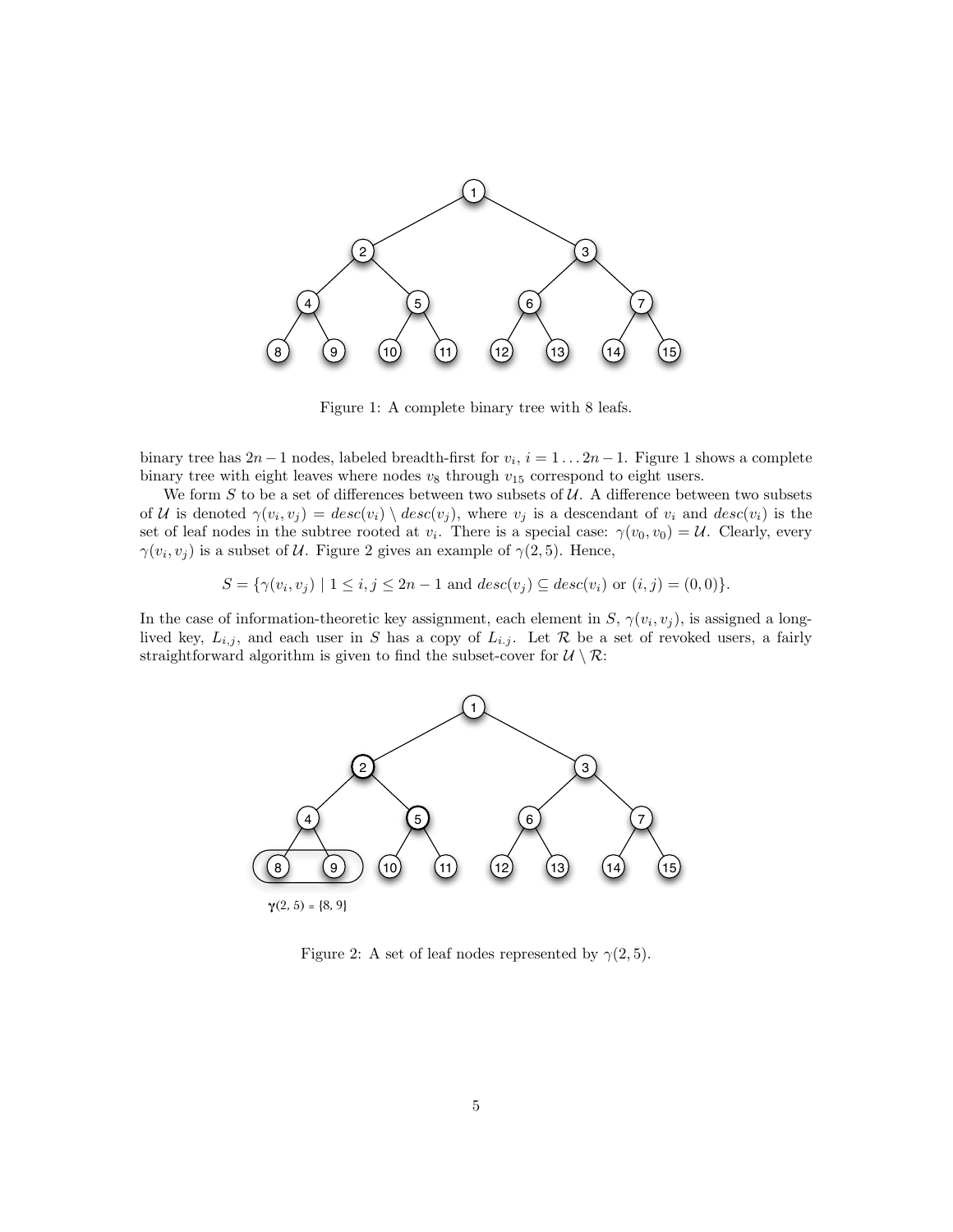#### Algorithm 1: Subset-Cover Algorithm

Initialize the subset-cover C to an empty set, and let  $ST(R)$  be the Steiner tree induced by  $\mathcal R$  and the root  $v_1$ 

while  $ST(R)$  has more than one leaf do

Find two leaves  $v_i$  and  $v_j$  such that their least common ancestor,  $v$ , has no other leaves in  $ST(R)$ 

Let  $v_k$  and  $v_l$  be children of v such that  $v_i$  is a descendant of  $v_k$  and  $v_j$  is a descendant of  $v_l$ 

```
if v_k \neq v_i then
C = C \cup \{ \gamma(v_k, v_i) \}else if v_l \neq v_j then
C = C \cup \{ \gamma(v_l, v_j) \}
```
end

Remove everything descended from v in  $ST(R)$  and make v a leaf node of the new  $ST(R)$ 

end

if the only leaf  $v_i$  of  $ST(R)$  is not the root  $v_1$  then  $C = C \cup \{\gamma(v_1, v_i)\}\$ end

After executing this algorithm,  $C = \{ \gamma(v_{i_1}, v_{j_1}), \ldots, \gamma(v_{i_m}, v_{j_m}) \}$  is the subset-cover for  $\mathcal{U} \setminus \mathcal{R}$ . Upon finding  $C$ , the broadcast center can simply create the broadcast

 $\langle (i_1, j_1), \ldots, (i_m, j_m), E_{L_{i_1, j_1}}(K), \ldots, E_{L_{i_m, j_m}}(K); E_K(M) \rangle$ 

and send it to  $U$ . Figure 3 shows an example in which three leaf nodes are revoked, and  $ST(R)$  is highlighted. Using the above algorithm, we find that the subset-cover for the remaining leaf nodes is  $\{\gamma(2,8), \gamma(3,6)\}.$ 



Figure 3: A Steiner subtree induced by the root and the three revoked leafs.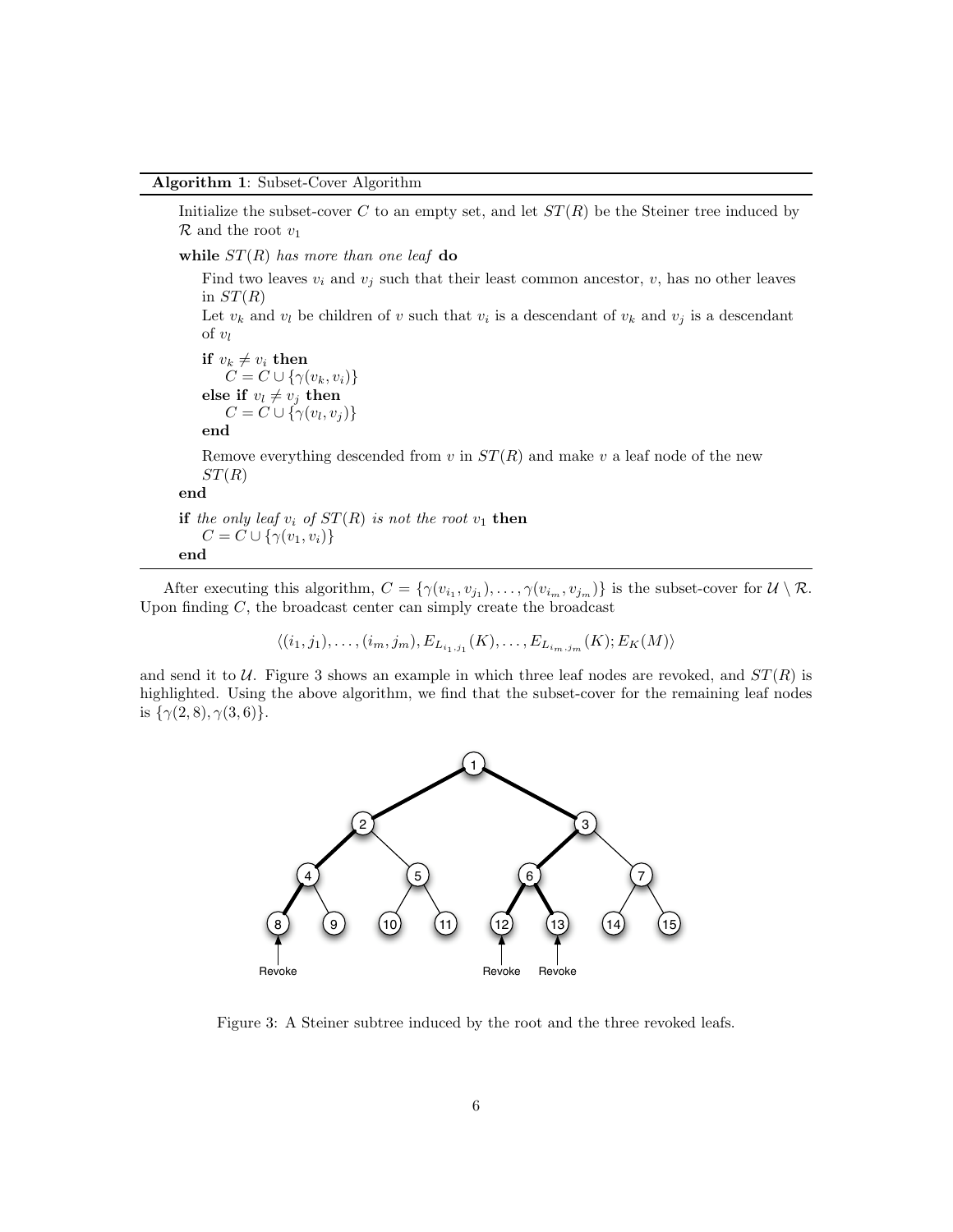#### 2.3.2 Analysis

#### (1) Storage Complexity at the Server End:

The size of S, which is the number of all possible subsets of  $U$  formed by the subset difference method, can be calculated in the following way: The root of a tree can form a subset difference with every one of its descendants. A subtree of a complete binary tree T rooted at  $v_i$  at depth k has  $\lfloor (2n-1)/2^k \rfloor$  nodes, where n is the number of leaves in T, so  $v_i$  can form  $\lfloor (2n-1)/2^k \rfloor - 1$ subset differences with all its descendants. Calculating all the possible subset differences in  $T$  is equal to calculating the sum of every non-leaf node's descendants:

$$
\sum_{k=0}^{(\log_2 n)-1} 2^k \left( \left\lfloor \frac{2n-1}{2^k} \right\rfloor - 1 \right),
$$

which is the same as summing all the nodes in T below depth k a total of  $\log_2 n$  times, with each iteration incrementing the depth by 1:

$$
\sum_{k=0}^{(\log_2 n)-1} (2n - 1 - (2^{k+1} - 1)) = \sum_{k=0}^{(\log_2 n)-1} (2n - 2^{k+1}).
$$

The maximum value for k is  $(\log_2 n) - 1$ , so the biggest value for  $2^{k+1}$  is  $2n - n = n$ . Hence, the smallest term in the summation is n. The summation adds up  $log_2 n$  terms,  $n \leq$  term  $< 2n$ , so the overall value is bounded by  $2n \log_2 n \in O(n \log n)$ .

If the long-lived keys are assigned information-theoretically for every subset in  $S$ , then  $O(n \log n)$ is the data storage complexity at the server side (i.e. broadcast center). Although a vast improvement over the worst case, this is still not sufficient for a system the size of the AACS. For example, if  $T$  is of height 31 and each long-lived key is of size 128 bits, the server must store more than a terabyte of long-lived keys securely.

#### (2) Data Complexity of the Message Expansion:

In Algorithm 1, each iteration through the while loop increases the number of subsets in C by at most 2, while reducing the number of Steiner leaves by 1. At the final step (step 3), when there is only one leaf, at most one subset is added to C. Hence, given any set of revoked users, R with cardinality r, the size of the subset-cover for  $\mathcal{U} \setminus \mathcal{R}$  is at most  $2r - 1$ . Thus, the data complexity of the message expansion is  $O(r)$ .

#### (3) Storage Complexity at the Client End:

We now determine how many long-lived keys a user,  $u$ , is required to store, i.e., how many subset-differences is u a member of. Suppose the tree T containing u has n leaves. We start by considering the subtree of T of height h that contains u. There are  $2^{h+1} - 1$  nodes in this subtree and  $h+1$  nodes on the path between u and the subtree's root,  $v_i$ . Only these nodes can not be used to form subset differences with  $v_i$ , because otherwise u would be excluded. Hence,  $2^{h+1} - 1 - (h+1)$  subset differences containing u can be formed with  $v_i$  in this subtree. u is in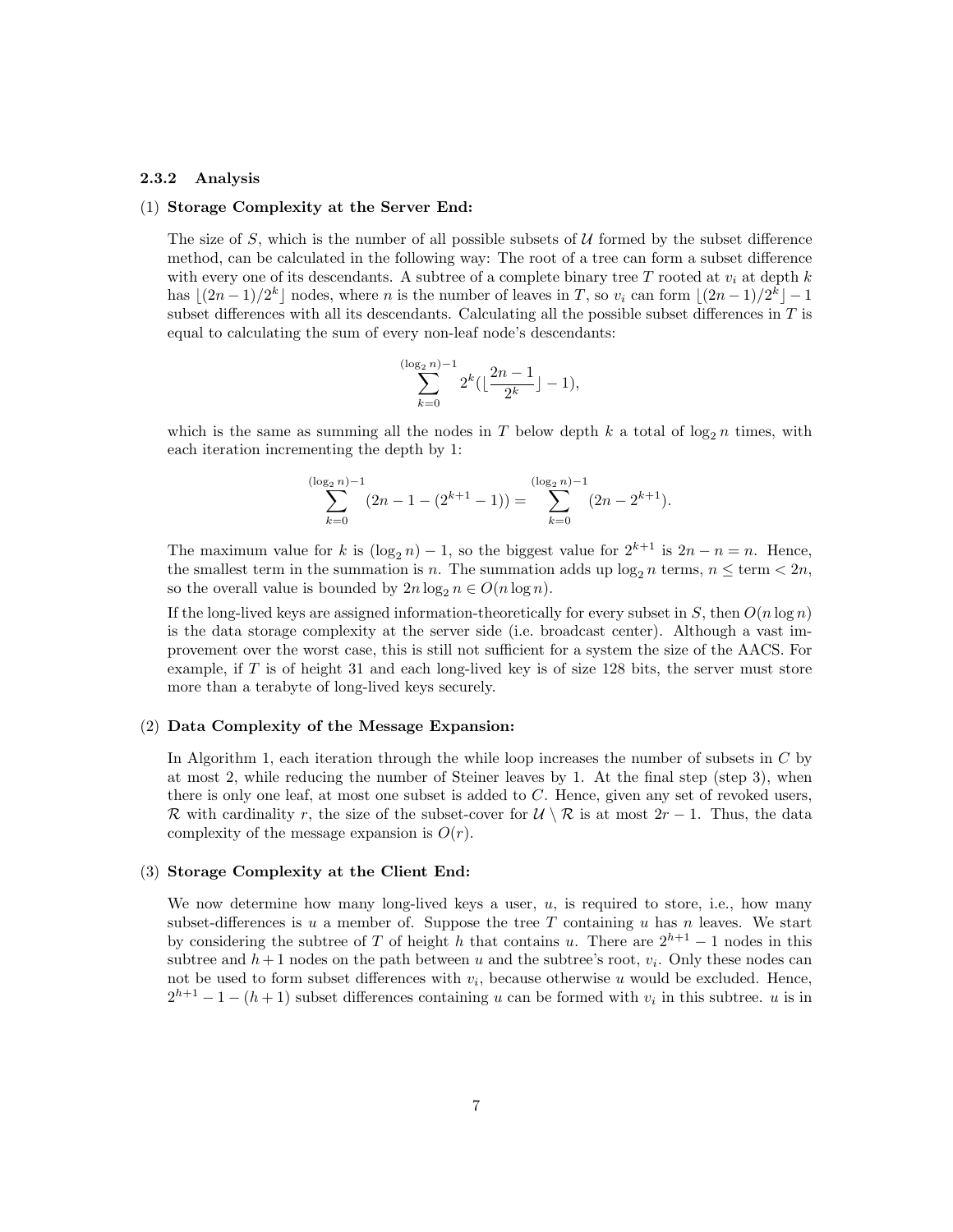$\log_2 n$  subtrees in T, so the total number of subset differences containing u is

$$
\sum_{h=1}^{\log_2 n} (2^{h+1} - 1 - (h+1))
$$
  
= 
$$
\sum_{h=1}^{\log_2 n} 2^{h+1} - \sum_{h=1}^{\log_2 n} h - \sum_{h=1}^{\log_2 n} 2
$$
  
= 
$$
(2^{\log_2 n+2} - 4) - \frac{\log_2 n(\log_2 n + 1)}{2} - 2\log_2 n
$$
  
= 
$$
4n - \frac{\log_2^2 n}{2} - \frac{5\log_2 n}{2} - 4.
$$

When n is large, the above number is roughly equal to  $4n$ . If we use information-theoretic key assignment, each user has to store as many long-lived keys as the number of subset differences she is in, which means that a user has to store around  $4n$  keys. This is undesirable for larger systems. For example, if a system has  $2^{31}$  users and each long-lived key has size 128 bits, then each user has to store over a hundred gigabytes of long-lived keys securely.

In the next section, we introduce a computational key assignment method to greatly reduce the key storage requirement at both the server end and the client end.

#### 2.3.3 Computational Key Assignment

Up until this point, all long-lived keys in the subset difference revocation scheme have been chosen uniformly at random and independently from each other. As we have seen, this information-theoretic key assignment induces great storage overhead for both the broadcast center and the user. To reduce storage complexity we can instead use computational key assignment, which means that the longlived keys are calculated from some secret information.

The idea is that instead of giving the user long-lived keys, a number of "secret labels" are given to the user, such that many long-lived keys can be calculated from a single label. For each pair of nodes  $(v_i, v_j)$  such that  $v_j$  is a descendant of  $v_i$ , there is a label,  $\text{LABEL}_{i,j}$  associated with it. The long-lived key  $L_{i,j}$  for  $\gamma(v_i, v_j)$  as well as all the labels for node pairs  $(v_i, v'_j)$ , where  $v'_j$  is a descendant of  $v_j$ , can be calculated from  $LABEL_{i,j}$ . To implement this idea, a pseudo-random sequence generator is used.

Let function,  $G: \{0,1\}^a \to \{0,1\}^b$ , where  $b=3a$ , be a pseudo-random sequence generator such that the size of the output is 3 times the size of its input. A necessary condition for the pseudorandom sequence generator  $G$  is that given a randomly chosen input string no polynomial-time adversary can distinguish the output of G from a random sting of the same length. G takes a label as its input, and outputs

$$
G(LABEL_{i,j}) = LABEL_{i,2j} || L_{i,j} || LABEL_{i,2j+1},
$$

where "||" is the concatenation operator,  $L_{i,j}$  is the long-lived key for  $\gamma(v_i, v_j)$ , and the two newly generated labels are for  $(v_i, v_{2j})$  and  $(v_i, v_{2j+1})$ . Since we are using breadth-first labeling for the nodes,  $v_{2j}$  and  $v_{2j+1}$  are the two children of  $v_j$ . Figure 4 gives a pictorial example to show that many secret labels, and hence many long-lived keys, can be generated from a single label.

A user u is given the labels  $\text{LABEL}_{i,j}$ , for all i such that  $v_i$  is on the path from u to the root (u excluded). The  $v_i$  s are the nodes that "hang off" the path from  $v_i$  to u (u excluded). With this setup, all long-lived keys required by u can be generated from the set of labels. For  $v_i$  at height h,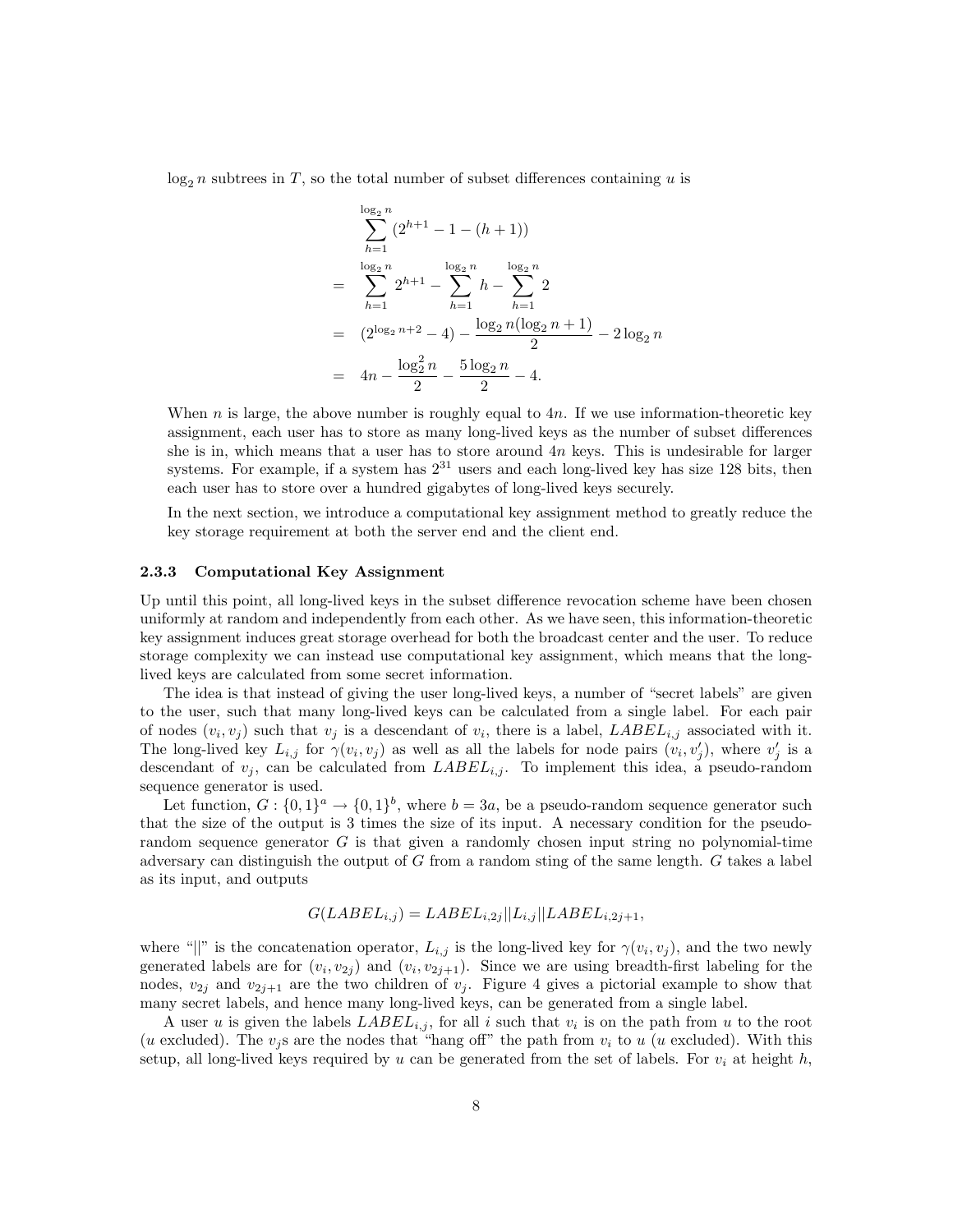

Figure 4: Many secret labels can be generated from a label.

there are h different  $v_i$ 's "hanging off" the path from  $v_i$  to u, hence the total number of labels held by  $u$  is

$$
\sum_{i=1}^{\log_2 n} i = \frac{((\log_2 n) + 1)\log_2 n}{2} = \frac{1}{2}\log_2^2 n + \frac{1}{2}\log_2 n.
$$

We also need to include the key for the case when there is no revocation, which we take to be the long-lived key  $L_{0,0}$ . Thus, the total number of secret values a user must store is

$$
\frac{1}{2}\log_2^2 n + \frac{1}{2}\log_2 n + 1.
$$

Hence, we obtain storage complexity  $O(\log^2 n)$  at the client end using computational key assignment, as opposed to  $O(n)$  using information-theoretic key assignment. For the same example from the last section where a system has  $2^{31}$  users and each label/long-lived key has size 128 bits, u is only required to store around 8 kilobytes (instead of more than one hundred gigabytes) of key information securely using the computational key assignment approach.

The storage requirement for the broadcast center is greatly reduced as well. The broadcast center only requires  $\text{LABEL}_{i,i}$  for each non-leaf node  $v_i$  in order to generate all the labels required by the users. So, for a tree with n leafs, the broadcast center must store  $n-1$  labels. Computational key assignment reduces the storage requirement for the server to  $O(n)$  from  $O(n \log n)$  required by information-theoretic key assignment. Continuing with the same example, the server is required to store about 32 gigabytes (instead of over 1 terabyte) of secret key information for computational key assignment. Although this is an improvement, storing 32 gigabytes of data securely still places a great deal of stress on the server end. Further improvements are possible by generating the labels in a non-information-theoretic manner. For example, instead of storing each label, the server can generate the label for any node using a keyed pseudo-random function which takes as an input the name of the node. This reduces the storage complexity at the server end to  $O(1)$ , as only the key for the pseudo-random function must be stored.

In the next section we discuss how the subset difference key revocation scheme is used in the AACS to recover the necessary information to decrypt encrypted content in the pre-recorded setting.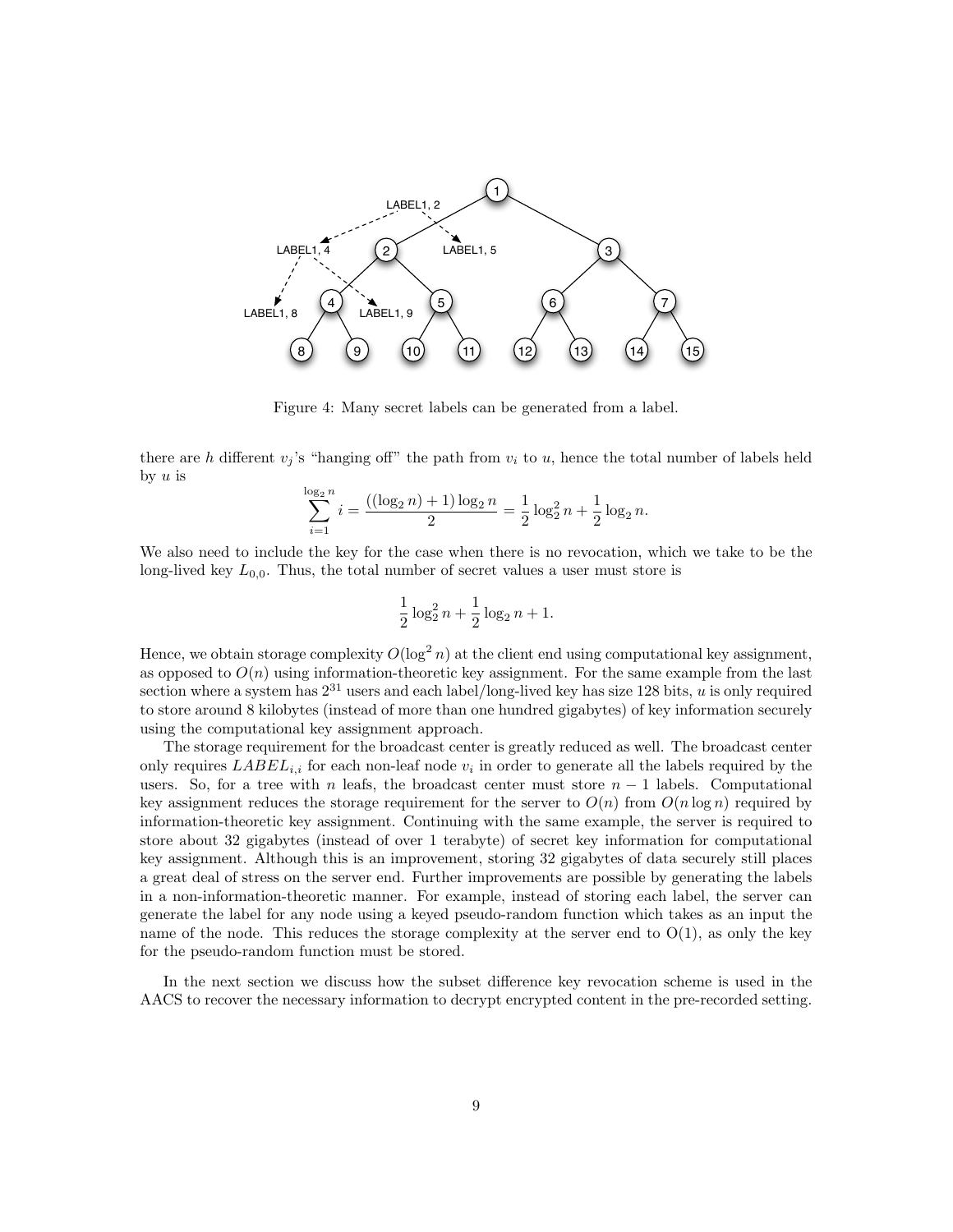## 3 Encryption and Decryption of Pre-Recorded Media

Pre-recorded media refers to any media that is distributed with content pre-loaded, although in current implementations it generally refers to HD-DVD and Blu-Ray discs pre-recorded with video, games, or software. On the other hand, recordable media usually refers to the set of blank HD-DVD and Blu-Ray discs on which consumers can record their own data. For the ease of explanation, we assume that optical discs are the storage medium being used.

Content encryption is implemented by the replicator, while decryption is performed by the playback device at the client end. Figure 5 shows an overview of the content encryption and decryption processes. Since we have not yet gathered enough information about Sequence Keys, a special set of keys used for traitor tracing, we do not take them into consideration. An overview of the basic technique used for traitor tracing is given in Section 7, although specific implementation details are still under investigation.



Figure 5: Encryption and Decryption Overview for Pre-recorded Media.

Before explaining the procedures for content encryption and decryption, we first introduce some terms and cryptographic elements used in the AACS.

- Title: The content owner, e.g. a Hollywood movie studio, provides the content to a licensed replicator in the form of one or more Titles. For example, a movie, such as King Kong, is called a Title.
- **Title Key**  $(K_t)$ : The replicator randomly generates a secret 128-bit Title Key for each Title. At the replicator's discretion, the Title Key can be used to encrypt all instances of a given Title, or different Title Keys may be used for different instances. So far all instances of a single Title have been encrypted with the same Title Key. The uses of Title Keys are explained in more detail in Section 6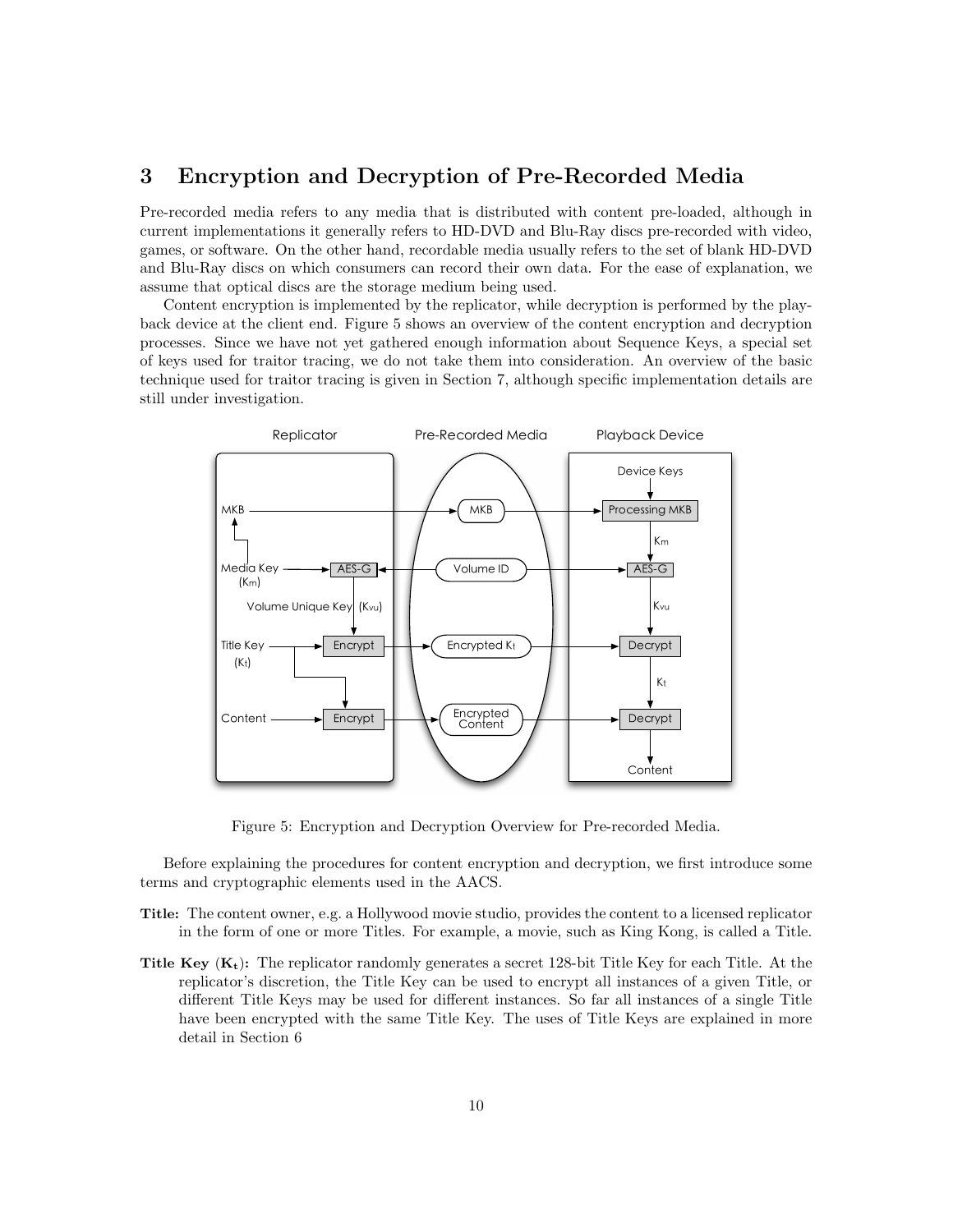- Volume ID: The replicator also randomly generates an 128-bit identifier for each title, called the Volume Identifier (Volume ID), which is then burned onto the disc in a special area called the "burst cut area". This special area on either pre-recorded or recordable discs is read-only for consumer recorders. The purpose of the Volume ID is to protect against "bit-by-bit copying" of protected content. As with the Title Key, the same Volume ID can be used for all instances of a given Title, or different Volume IDs may be used for different instances.
- Media Key  $(K_m)$ : The Media Key is provided by the AACS Licensing Authority (the AACS LA), and is used together with the Volume ID to compute the Volume Unique Key. As with most the AACS keys, the Media Key has length 128 bits.
- Volume Unique Key  $(K_{vu})$ : Volume Unique Key is used to encrypt the Title Key. It is the output of a one-way function, AES-G, which takes as inputs the Volume ID and the Media Key.
- AES: Advanced Encryption Standard (AES) is the building block for data encryption/decryption in the AACS. The content is encrypted/decrypted using AES in CBC mode. The various keys are encrypted/decrypted using AES in ECB mode. Since most of the keys are of size 128 bits, one AES encryption/decryption is sufficient for the encryption/decryption of keys.
- AES-G: AES-G is an AES-based one-way function that takes two inputs of length 128 bits, and produces an output of size 128 bits. The AES-G function is depicted in Figure 6.



Figure 6: AES-based one-way function AES-G.

- Device Key: Device Keys serve the same purpose as labels in the subset difference revocation scheme. Each has length 128 bits and is stored in the playback device.
- Processing Key: Processing Keys are the equivalent of long-lived keys in the subset difference revocation scheme. Each has length 128 bits and can be derived from the Device Keys. Processing Keys are used to encrypt the Media Key.
- Media Key Block (MKB): The Media Key Block is provided by the AACS LA, and contains lists of information about revoked Hosts and Drives. The Media Key is encrypted with one or more Processing Keys and placed in the Media Key Block along with the indices of the Processing Keys used in the encryption (these together are equivalent to the header of the broadcast in the subset difference revocation scheme).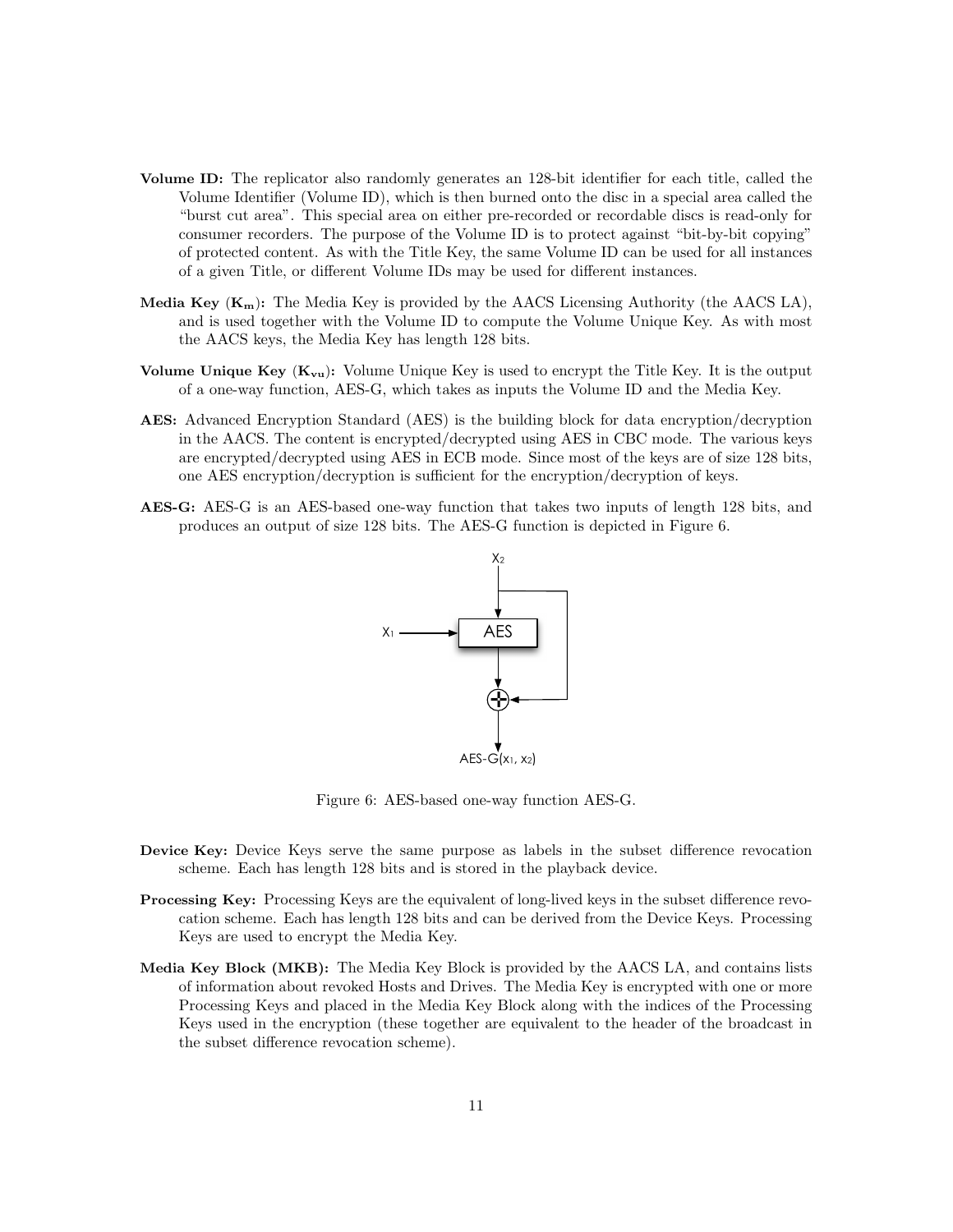#### Content Encryption:

- 1. The content owner gives the content to the licensed replicator, who randomly generates a secret Title Key for the content. The content is then encrypted with the Title Key using AES in CBC mode.
- 2. For each Title (or a set of Titles), the AACS LA gives a MKB and a secret Media Key to the replicator. The Encrypted Media Keys are included in the MKB, and only privileged users are able to decrypt one of them to recover the Media Key.
- 3. The replicator randomly generates a Volume ID for the content. It then uses the Volume ID and together with the Media Key to calculate the Volume Unique Key using the AES-G function. The Title Key is encrypted with the Volume Unique Key using AES.
- 4. Finally, the replicator places the MKB, Volume ID, Encrypted Title Key, and encrypted content onto the disc, along with several other pieces of information not directly related to content encryption. Note that the Volume ID is placed inside the "burst cutting area" on the disc and is read-only for all consumer recorders.

#### Content Decryption:

- 1. If the playback device is not revoked, then using the subset difference revocation scheme it should be able to use its Device Keys to derive a Processing Key which can decrypt one of the Encrypted Media Keys recorded in the MKB.
- 2. The playback device then reads the Volume ID off the disc and inputs it together with the Media Key into the AES-G function to calculate the Volume Unique Key.
- 3. Upon obtaining the Volume Unique Key, the Title Key is recovered by decrypting the Encrypted Title Key with it.
- 4. Finally, the playback device decrypts the encrypted content using the Title Key and plays the content.

According to the technical specifications [7], each device stores 253 Device Keys. Recall that a Device Key is the same as a label in the subset difference revocation scheme. If a user stores 253 labels, it implies that the height of the complete binary tree is 22. However, we have not yet found any authoritative information regarding the size of the complete binary tree used in the AACS (it is vaguely mentioned in a paper written by one of the designers of the AACS [15]).

There is a fairly straightforward authentication between the disc and the playback device. The replicator produces a hash of the encrypted content and gives it to the AACS LA to sign it using the entity's private key. The signature is called content certificate. The content hash and the content certificate are put onto the disc. The playback device has the AACS LA's public key, so it can verify the content certificate. If the verification fails, the player should not allow content playback. The player also produces a hash of the encrypted content, and this hash is compared against the content hash on the disc. If the comparison returns false, the player should prevent playback of the content. We take a closer look at authentication in the AACS in Section 5.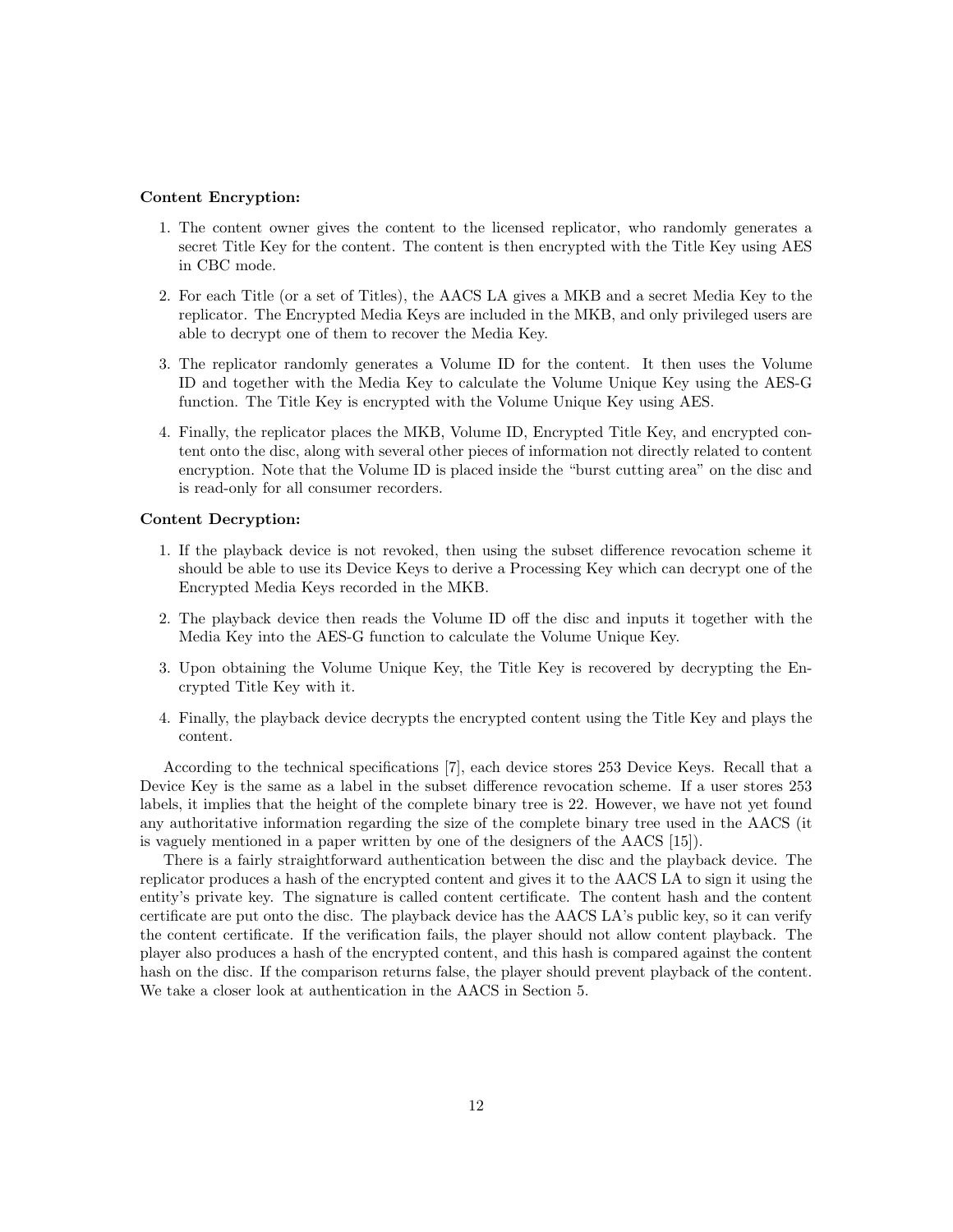### 3.1 Real-World Security of the AACS

It would seem that the encryption protocol used by the AACS is robust, but this begs the following question: Why have so many HD-DVD and Blu-Ray been pirated? The reality is that attackers have been able to recover various keys used in the encrypting process of the content. Since December 26th, 2006, attackers have managed to locate the Title Key for any Title by taking memory dumps from a Windows-based HD-DVD/Blu-Ray software decoder called WinDVD. Once a Title Key is compromised, anyone who has the corresponding Title can decrypt the encrypted content freely, bypassing the usual the AACS key recovery. On February 13th, 2007, attackers recovered a Processing Keys for both HD-DVD and Blu-Ray discs in another memory dump of WinDVD. Recall that the Processing Key is equivalent to the long-lived key in the subset difference revocation scheme. At the time of the compromise, no devices had been revoked, so all Media Keys for all HD-DVD and Blu-Ray discs were encrypted with these two compromised Processing Keys. Knowledge of these keys allows all discs released prior to revocation to be decrypted. On February 27th, 2007, attackers managed to extract some of the Device Keys stored in WinDVD.

On April 6th, 2007, the Device Keys for WinDVD were finally revoked. The AACS LA has blamed poor software implementation for the compromise, rather than a weakness in the system itself. Nevertheless, the leaking of just two Processing Keys has allowed all HD-DVD and Blu-Ray movies released before April 2007 (the first HD-DVD and Blu-Ray titles were released in April 2006 and June 2006 respectively) to be copied freely.

## 4 Recordable Media

In addition to protecting pre-recorded media, the AACS also provides mechanisms for protecting media added to a recordable disc after manufacturing. This is made possible by logically separating a disc into three pieces.

- Read-only Area: A portion of the disc that cannot be written by consumer devices. The read-only area is used to store the *Media Identifier*, a 128-bit value that is unique to each disc. By including a unique identifier on each disc that cannot be modified by consumer devices, it becomes impossible to create a truly identical copy of the disc. The Media Identifier is used to calculate a MAC with the Title Key, allowing the drive to detect whether or not the Title Key was generated for this specific disc, or inappropriately copied from another. The read only area may also contain a Media Key Block, which is used for distributing updated MKBs to the read/write area described later in this section.
- Protected Area: A special area that can only be accessed and written by the drive. The host, such as a piece of software, cannot instruct the drive to write a specific value to the protected area. Instead, the drive is capable of independently generating and writing the appropriate information to the protected area when necessary. The only piece of information stored in the protected area is the Binding Nonce (or nonces), a special value which is used to retrieve Title Keys on recordable media.
- Read/Write Area: The area where the encrypted content is written, along with its associated Media Key Block, Encrypted Title Keys, and Usage Rules. Each piece of encrypted information written to the disc contains its own MKB and Title Key File (containing the encrypted Title Keys associated with the content), as well as its own Usage Rules. The Usage Rules for a given piece of content are generated by the content owner and include information about who may access the content and what restrictions for copying are in place. The Usage Rules are also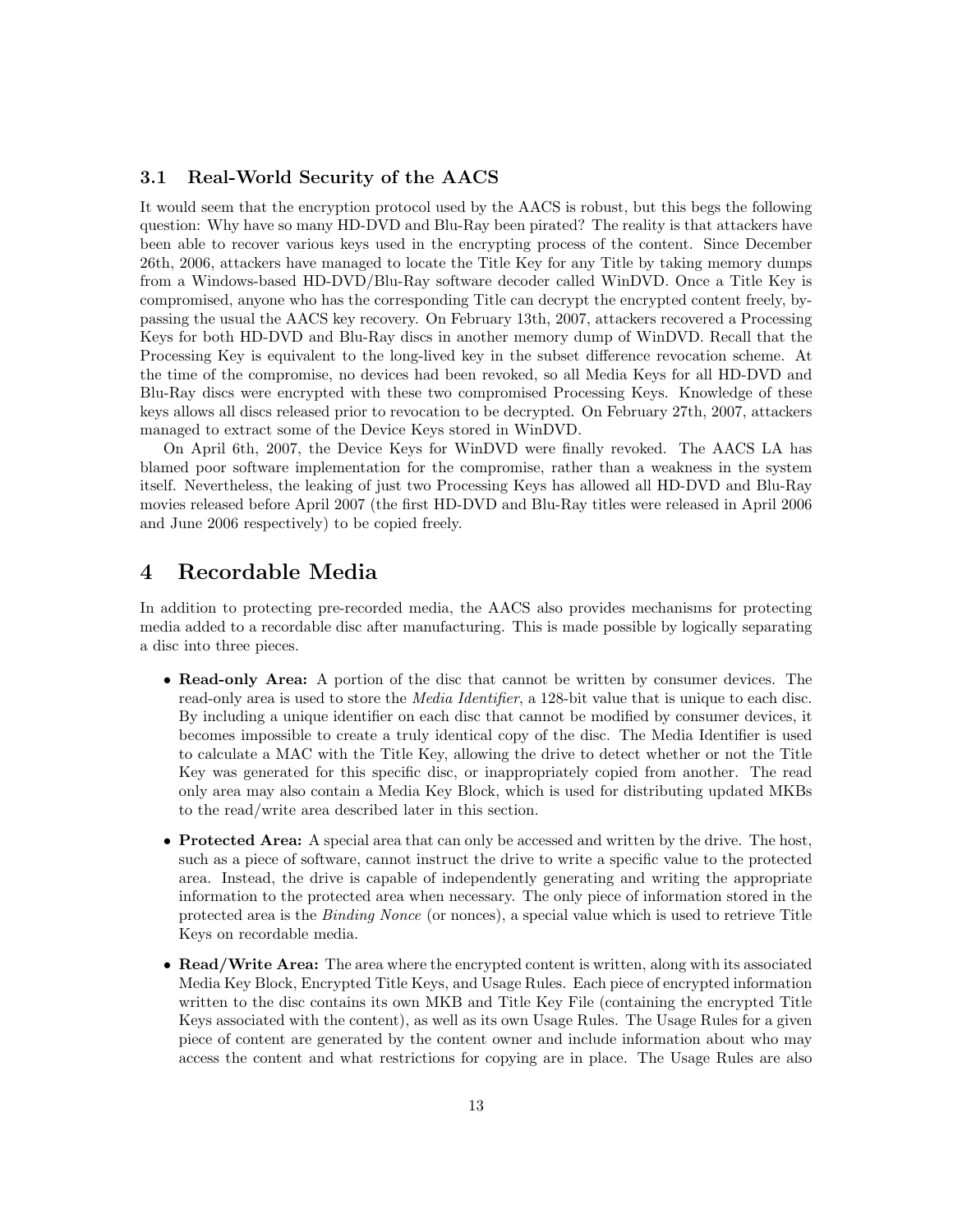included in the decryption process in a way that prevents an unauthorized party from altering them.

In general, there are two types of recordable media, re-writable and write-once. In the case of write-once media, updating a piece of written content is impossible, so the protocols described in this section may only be carried out once.

### 4.1 Media Key Block

As mentioned previously, each piece of encrypted content has a corresponding Media Key Block written in the read/write section. A disc may also contain a Media Key Block in the read-only section. Furthermore, a device capable of writing also stores a valid MKB in non-volatile storage. When writing encrypted content to a disc, the drive always uses the newest available MKB it can find, according to the version number, assuming it contains a valid signature. The potential sources for the MKB are:

- 1. The MKB stored in the read/write area,
- 2. The recorder's internal MKB,
- 3. The read-only MKB,
- 4. The source MKB, if performing a copy, and
- 5. An MKB from a remote server, if performing an on-line operation.

Additionally, if the read-only MKB is found to have an invalid signature then the drive aborts the writing process, even if a newer MKB is available. The drive also updates its stored MKB with the newest version encountered when possible.

Recall that in the pre-recorded setting, a device is still capable of decrypting content after it has been revoked, so long as that content was distributed before the revocation. In the recordable setting new blank media will have an updated MKB that revokes the compromised device, which is the MKB that will be used in writing process. Hence, in the recordable setting a device may lose it's ability to decrypt content created prior to having its keys revoked. Furthermore, at the manufacturer's discretion, a recordable device may choose to update the read/write MKB on any content it encounters, potentially rendering previously accessible content unaccessible. It is currently unknown if any consumer devices choose to exercise this option.

### 4.2 The Binding Nonce and Encrypted Title Keys

As in the pre-recorded setting each piece of content on the disc is encrypted using a Title Key. The Title Keys are stored in the read/write area of the disc alongside the encrypted content in a Title Key File. Each piece of encrypted content may have its own Title Key File or multiple Title Key Files, depending on the application, or it may have a single Title Key File that is used for multiple pieces of content. In general, a Title Key File may contain multiple Title Keys, and the same Title Key will not used for two different pieces of content. When dealing with write-once media, the Title Key File will contain multiple keys that can be used for future data added to the disc.

Recall that in the pre-recorded setting the Title Key is encrypted using a combination of the Volume ID and a key derived from the Device Keys using the information in the MKB. In the recordable setting the Volume ID is replaced with a special value called the Binding Nonce, a random 128-bit value stored in the protected section of the disc. Each piece of content on the disc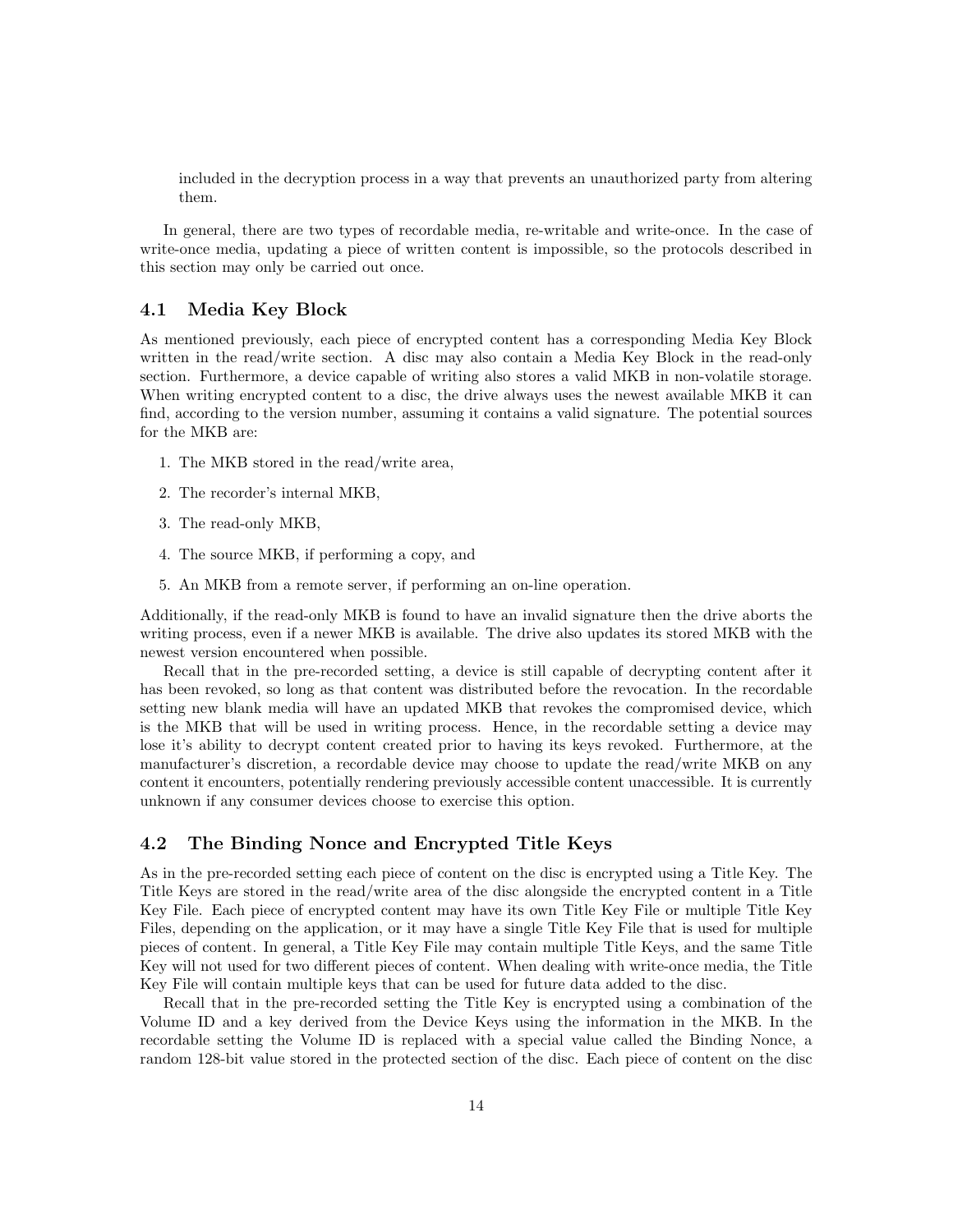is associated with exactly one Binding Nonce, while a single Binding Nonce may correspond to several pieces of content. The decryption process proceeds as in the pre-recorded case, however the appropriate Binding Nonce is used in place of the Volume ID to calculate a key called the Protected Area Key. The Title Key is recovered by using the protected area key to decrypt the Encrypted Title Key, which is then XORed with a hash of the Usage Rules. The result of the XOR is the Title Key. Should a malicious user attempt to modify the Usage Rules, the hash value will be different and an incorrect Title Key will be recovered. The content can finally be decrypted using this newly calculated Title Key.

Whenever the MKB for a Title is updated, or if the value of the Binding Nonce changes, the Encrypted Title Key corresponding to that MKB or Binding Nonce must be updated as well. This is a simple process, however this is a critical period during which the old MKB and Encrypted Title Key are erased but the new MKB and Encrypted Title Key have yet to be written. Should a device fail during this critical period the Title Key would be lost, rendering the encrypted content unaccessible. To prevent the loss of the Encrypted Title Key and MKB, the files containing the old MKB and Title Keys are first renamed to pre-specified filenames, followed by the decryption and re-encryption of the Title Key using the new MKB and Binding Nonce. Once the re-encryption process is complete the temporary files containing the old MKB and Title Key File are removed. Should the drive fail while calculating the new keys the process can be restarted using the temporary backups.



### 4.3 Encrypting and Decrypting Recorded Content

Figure 7: The encryption and decryption process for recordable media. Figure taken from the AACS Recordable Video Book [9].

We now summarize the protocols used to encrypt and decrypt content on recordable media.

Before a piece of content can be decrypted the title key must first be recovered. This is accomplished by first calculating the Protected Area Key: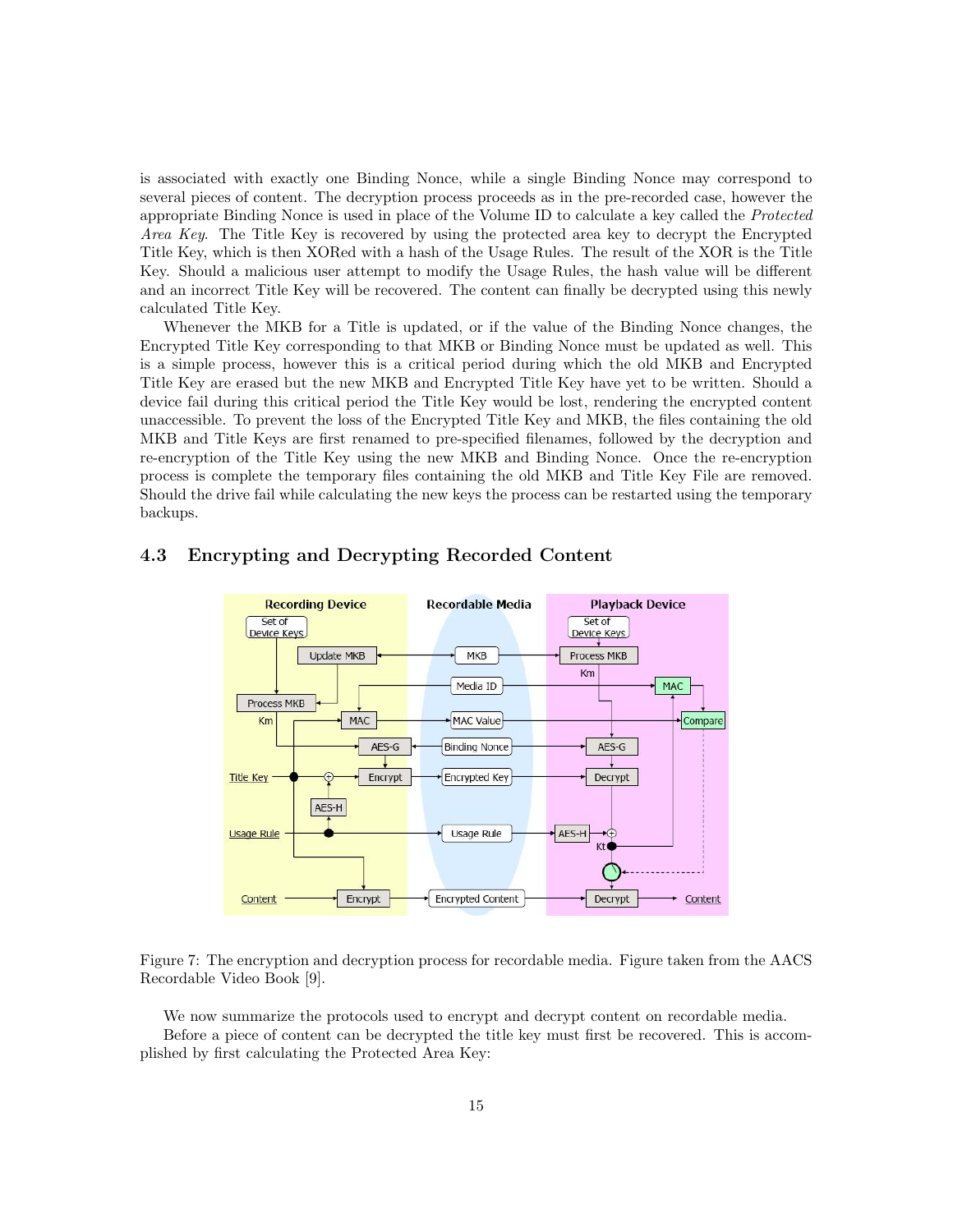- 1. Using the process described in Section 3 calculate the Media Key  $K_m$
- 2. Using the process described in Section 5.1 request the Binding Nonce  $B_n$
- 3. Use the AES one way function to calculate  $K_{pa}$  from  $(K_m, B_n)$

Once the Protected Area Key is calculated, the content by decrypted:

- 1. Decrypt the Title Key using  $K_{pa}$ , then XOR the result with the AES hash of the Usage Rules to recover the Title Key  $K_t$
- 2. Using the process described in Section 5.1 request the Media ID  $M_{ID}$  and verify CMAC( $K_t$ ,  $M_{ID}$ )
- 3. Use the  $K_t$  to decrypt content

Finally, when new data is to be added to a disc, it is encrypted using the following process:

- 1. The drive generates a random 128-bit Title Key  $K_t$ .
- 2. Read the Media ID and calculate  $CMAC(K_t, M_{ID})$
- 3. Encrypt the content using  $K_t$
- 4. Using the MKB for the content calculate the Protected Area Key  $K_{pa}$  and the Encrypted Title Key using  $\text{AES}(K_{pa}, K_t \oplus \text{AES-H}(\text{Usage Rules})).$

The MKB and Encrypted Title Key can then be written to the disc alongside the content. Figure 7 summarizes the encryption and decryption process.

## 5 Drive-Host Authentication

When using the AACS in a PC-based system where the Drive and Host are separate entities, both the Host and Drive are issued certificates from the AACS LA. This allows either entity to decide whether or not the other is trustworthy and in compliance with the AACS specifications. These certificates, called the *Drive Certificate* and *Host Certificate*, each contain fields stating the capabilities of device, a unique identifier, the device's public key, and a signature from the AACS LA verifying the integrity of the certificate. A full description of the certificate format can be found in the AACS Introduction and Common Cryptographic Elements specification [7].

Authentication between the Drive and Host occurs each time new media is placed in the drive. This is necessary due to the fact that the new disc may contain updated revocation lists. Recall that along with the necessary information needed to derive the keys to decrypt the content, the MKB also contains entries for the Host Revocation List (HRL) and the Drive Revocation List (DRL). A Drive may only communicate with a Host that has not been revoked, and a Host may only communicate with a Drive that has not been revoked.

The following is a high level description of the Drive-Host authentication protocol:

- 1. Drive reads and sends MKB to Host.
- 2. Both Drive and Host compare their stored revocation lists to the new revocation lists. If the disc contains a newer version, the stored revocation list is updated, making sure that the new revocation list is signed by the AACS LA. The newest version of the revocation will be the one used for the remainder of the protocol.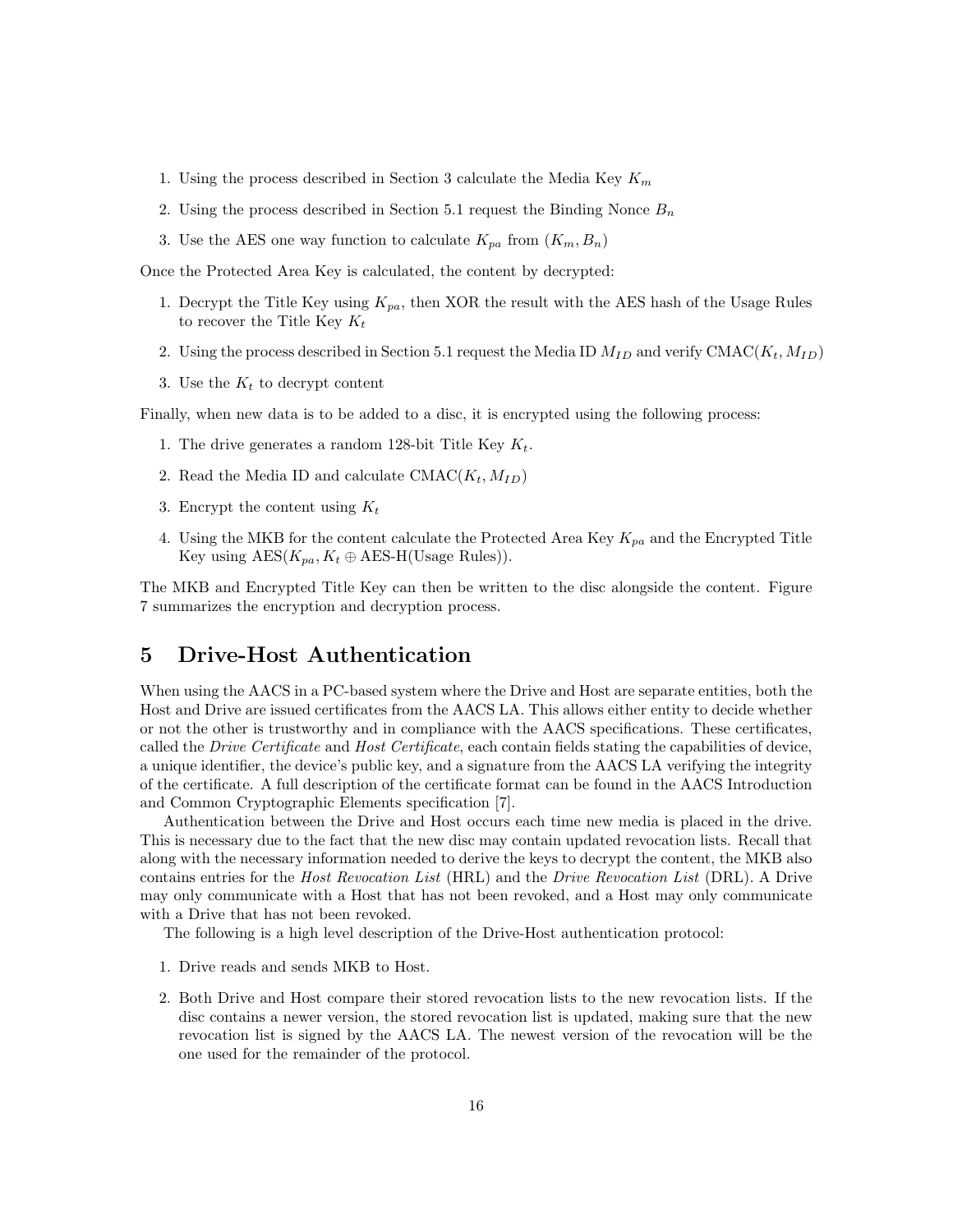- 3. The Drive and Host exchange certificates and random 160-bit nonces.
- 4. Both sides verify that the other does not appear in the revocation list.
- 5. If all certificates are valid and neither side has been revoked, the Drive and Host use a key agreement protocol with the Elliptic Curve Digital Signature Scheme using the curve and base-point given in [7].

A full step by step description of the protocol is included as an appendix and follows exactly the description in the specification.

After successfully completing the Drive-Host authentication algorithm, the Drive and Host have derived a shared Bus Key. It is interesting to note that while this key could be used to encrypt messages between the Drive and Host, it is not actually used for this purpose. Instead, the Bus Key is used solely for message authentication by means of including a MAC for any messages between the Drive and Host. The current AACS specifications do not require either the Drive or Host to be capable of encryption and decryption of bus messages, however there is a flag in each certificate stating whether or not an entity is capable of performing bus encryption. The specifications simply state that a description of the bus encryption procedures will be given at a later date.

Another interesting point about the authentication protocol is the process of updating the Host Revocation List and Drive Revocation List if the version on the disc is newer. Recall that even if a player has its Device Keys revoked it is still capable of decrypting any title that has been released prior to the revocation. However, if a Host has its certificate revoked then it can no longer authenticate with any Drive. Thus, the act of participating in the Drive-Host authentication protocol can actually render a software player, or a drive, incapable of authentication even with discs it used to be able to decrypt. This is obviously an undesired consequence for a user, especially a nonmalicious user, but vagueness in the specifications may actually work to the user's, or an attacker's advantage.

The specifications do not require the stored version of the HRL or DRL to be updated during authentication, only that the updated version be the one used for authentication. The copy stored in non-volatile storage may be updated at any point before the disc is removed. If the update takes place some time after authentication, this could potentially allow an attacker to terminate the Host or cut power to the Drive before the update takes place, thus preventing a compromised Host (or Drive) from being revoked. While this would not allow the attacker to play any titles with updated revocation lists, it would still be possible to test whether or not a new title revokes your Host or Drive without actually disabling the ability to play older Titles.

### 5.1 Requesting Media-Specific Information

In the previous section we saw how the Drive and Host established a shared Bus Key. This Bus Key is used to ensure that communications between the Drive and the Host are unaltered. In this section we describe how the Bus Key is used when requesting certain values from the disc, such as the Volume ID or the Binding Nonce. These are necessary when decrypting a disc, as they are used to derive the Title Key, which is in turn used to decrypt the content.

The protocol is simply a direct exchange of messages using MACs to ensure that the message is authentic. Let the message  $M$  be one of the following: Volume Identifier, Binding Nonce, Media Identifier, or Pre-recorded Media Serial Number. Figure 8 demonstrates the process in a protocol diagram. When the Host makes a request for  $M$ , the Drive reads it from the disc, computes a MAC using the Bus Key, and sends  $M$  in plaintext along with the MAC. Upon receiving the  $M$ , the host verifies the MAC and decides whether or not the message is valid.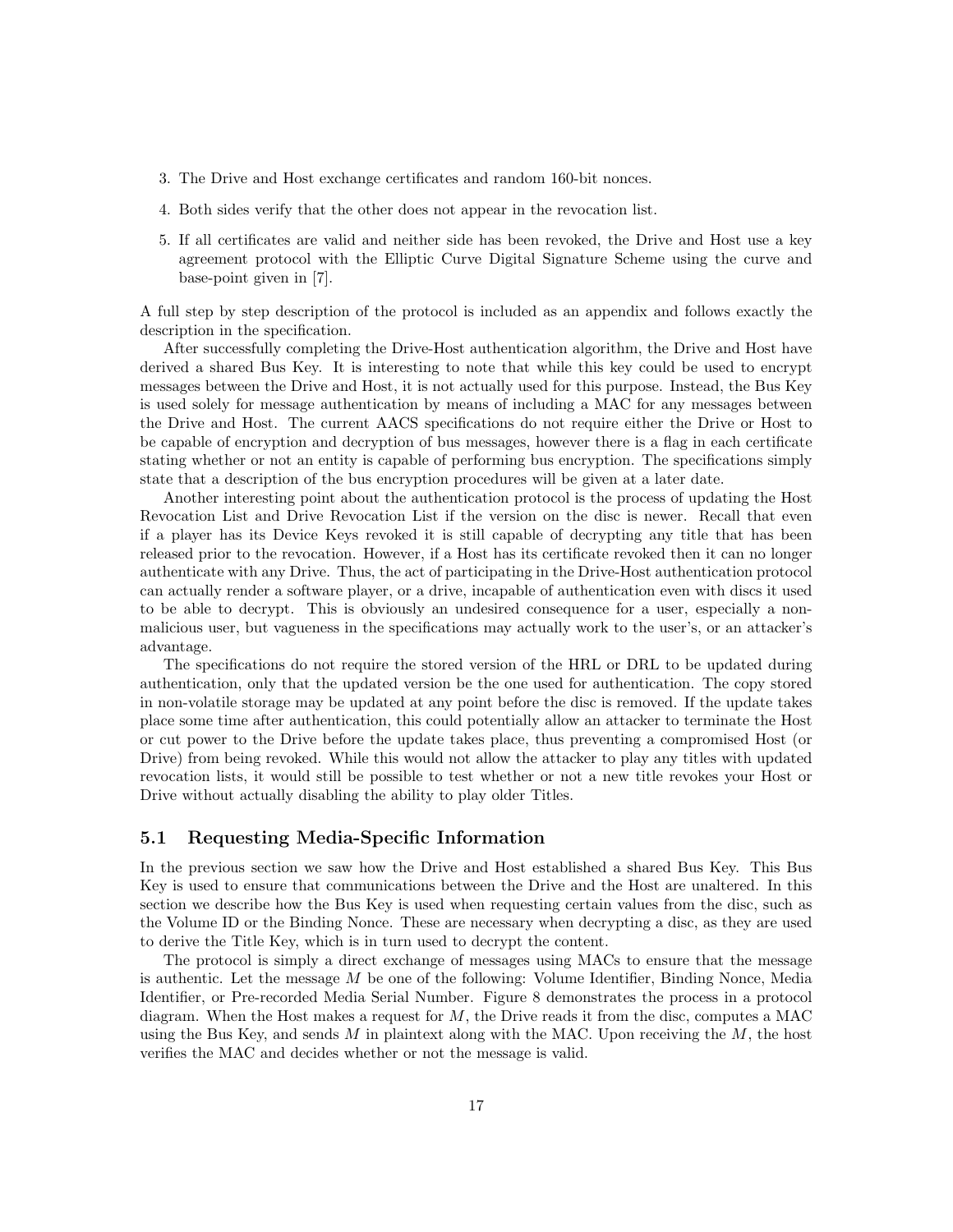Drive Host

 $\xleftarrow{\text{Estabilish Bus Key BK}}$ 

Request  $M$ 

Read M from media. Calculate  $Dm = CMAC(BK, M)$ .

 $M \parallel Dm$ 

Calculate  $\text{Hm} = \text{CMAC(BK, } M)$ . Verify  $Hm = Dm$ .

Figure 8: Protocol for transferring media-specific information.

## 6 On-line Connections

In this section we present the optional enhanced usage of the AACS with on-line connections and also describe how the current attack from Section 3.1 on the basic AACS can be applied to the on-line scenario.

## 6.1 Defining "Title"

Before looking into the on-line usage of the AACS, we must first more precisely define the word "Title". Intuitively, a Title is just the name of a movie, a TV program, a music album, etc. However, in the AACS, a Title is a distinct path through a piece of content. For example, there is a movie which has five pieces: three basic chapters (1 to 3), and two extra chapters (1.5 and 2.5). Title 1 could be the play list consisting of chapters 1, 2, 3, in order. Title 2 could be the play list that includes all the chapters (1, 1.5, 2, 2.5, 3). In general, different Titles may or may not share some of the same elements.

the AACS defines two kinds of Titles:

- Basic Title: A Title that is readily accessible by the set of Device Keys currently embedded in the device using the Encrypted Title Keys present on the media. Regardless of on-line capability, all the AACS devices are able to access and play Basic Titles (e.g. Title 1 in the example above).
- Enhanced Title: A Title that requires permission over a secure on-line connection or an extended function in the player in order to grant access. Usually, the access grant requires an on-line monetary payment. Title 2 from the example above is an example of an Enhanced Title.

The Title Usage File (TUF) is located on the media and specifies which Titles on the media are Basic Titles, and which are Enhanced Titles, along with the URL associated with the Enhanced Title. The URL directs the playback device to the remote server that can grant the access to the Enhanced Title.

the AACS defines a Title Set to be a group of Titles that are encrypted with the same Title Key. Therefore, a Title Key mentioned in previous sections is actually a Title Set Key. There can be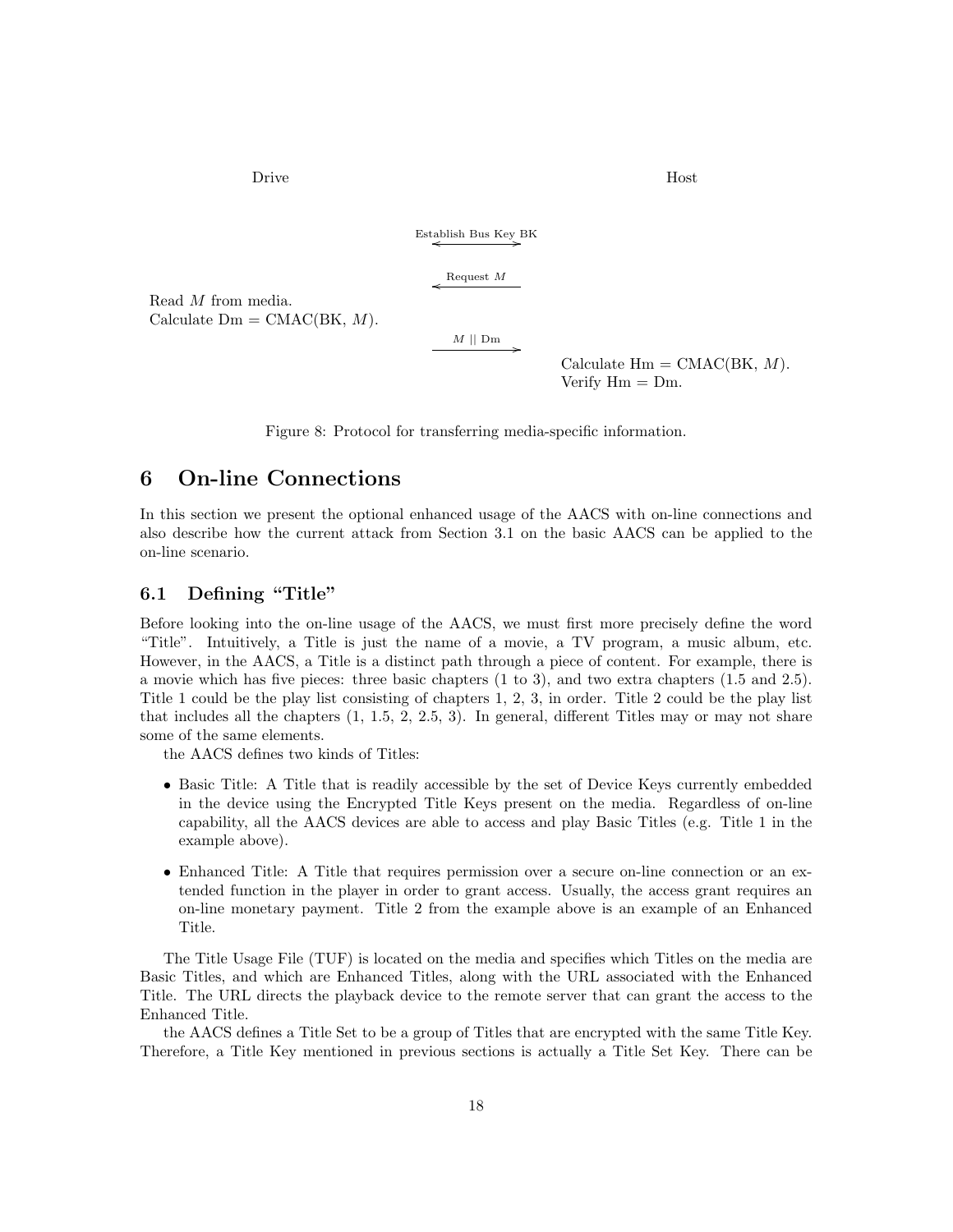multiple Title Sets on the media and the corresponding Title Key File may or may not be located on the media.

## 6.2 Enhanced Modes

There are four different enhanced modes for using the AACS content with on-line connections:

• AACS On-line Enabled Content is content that is pre-recorded the media, or part of the initial download in downloaded content, but only made playable following an on-line transaction.

As described above, a piece of content consists of one or more Title Sets, each of which consists of one or more Titles. All of the Titles in a Title Set are encrypted with a single Title Key. Suppose a Title Set contains a Basic Title and an Enhanced Title, then a legal player will always require permission from on-line transaction to play the Enhanced Title, even if the player already knows the Title Key. However, under the current attack on the basic AACS (3.1), this on-line enabling step can be completely bypassed. Once an attacker possesses the Title Key (through exploiting flaws in software) we can not only play the Basic Title from which the Title Key is extracted, but also play all Enhanced Titles in the Title Set without the required permission. Therefore, the current attack on the AACS can become more serious in the on-line setting.

- AACS Network Download Content: An the AACS device with on-line capabilities can download media content from a Remote Server, however, the on-line content cannot be freely distributed after downloading. An on-line transaction protects the content by through Media Binding. Simply stated, binding is achieved by using different ways to "protect" the Title Key. In the case of pre-recored media, "protect" simply means "encrypt", and in the case of recordable media, "protect" means to generate a MAC using the Media ID. In total, there are four defined binding methods:
	- 1. Media Binding: Use the media unique information (Volume ID and Pre-recorded Media Serial Number on pre-recorded media, or Media ID and Binding Nonce on recordable media) to protect the Title Key. Therefore, only with that particular piece of media is the downloaded content allowed to be decrypted.
	- 2. Content Binding: Use the Title Key already present on the media to protect the content. In this setting, any copy of a particular piece of content can be replayed. For example, if extra scenes for a movie are downloaded using content binding, then anyone possessing a copy of the same movie can replay the downloaded content.
	- 3. Device/Content Binding: The device independently generates a nonce which cannot be modified by the user. The Remote Server combines this nonce and the original Media Key to create a "Device-and-Content" unique key using a one way function, then encrypts the Title Key using the Device-and-Content unique key. Therefore, only with that particular device, but with any copy of that particular content, can the downloaded content can be decrypted.
	- 4. Device/Media Binding: This is the most restrictive form of binding. The Title Key is encrypted using a combination of the Device-and-Content unique key and the media unique information. Therefore, only with a specific device and a specific piece of media the downloaded content can be replayed.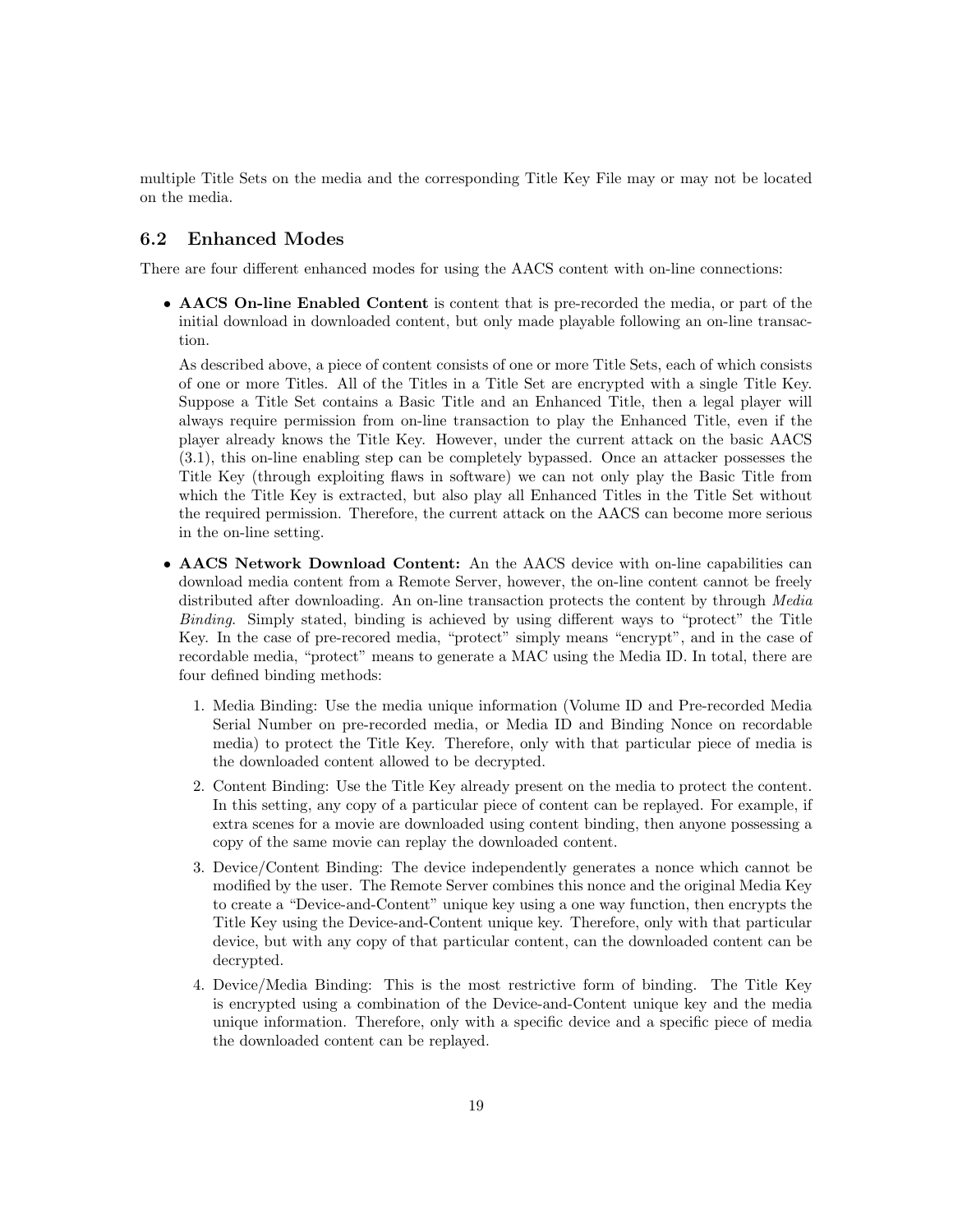- Streaming Content is stream content logically associated with pre-recored or network download content, but delivered on demand across the Internet. If a user wishes to replay the streamed content, then permission must be acquired from a remote server.
- Managed Copy: Unlike DVDs, where all discs are copy protected by CSS, the AACS allows at least one copy of a Title on pre-recorded media to be copied onto alternative media, such as a home media server or the AACS recordable media. However, the device performing the managed copy must obtain authorization from a remote server, and the appropriate binding method must be used.

Although the AACS specification offers many on-line features, to date no player makes use of on-line connections. Through future updates, the Sony Playstation 3, a network capable device with a Blu-Ray drive, the Microsoft XBox 360, a network capable device with HD-DVD add-on, and PC-based players will likely be among the first to implement on-line connections.

## 7 Future Work

The AACS provides a traitor tracing mechanism which allows the AACS LA to trace the source of unauthorized copies of protected content. In other words, the traitor tracing scheme in the AACS enables the AACS LA to determine which playback device has had its Device Keys compromised so that they may be revoked. However, it is generally believed that this feature has yet to be implemented for HD-DVD and Blu-Ray discs.

We can demonstrate the basic idea of the traitor tracing scheme used by the AACS in the following example. For an arbitrarily chosen HD-DVD or Blu-Ray movie, select 15 five-second snippets of video and duplicate each snippet into 16 identical copies. Next, apply different fingerprints to each of the 16 copies for all snippets and place each of the fingerprinted copies of each of the snippets onto the disc. By using short lengths of video, this procedure should not induce large storage overhead. Each player is given a special set of keys (Sequence Keys) which allows it to play exactly one of the 16 fingerprinted copies for each snippet. So, for each player (or group of players), we can label a movie with different codewords,  $(x_1, x_2, ..., x_{15})$ , where  $x_i$  represents one of the 16 differently fingerprinted copies of the i-th snippet.

Suppose that the movie King Kong has codeword  $(3, 15, \ldots, 7)$  for player p. This means that p can play the 3rd copy of the 1st snippet, the 15th copy of the 2nd snippet, and so on. These codewords are termed the "inner code" and are constructed using Reed-Solomon codes [18]. The inner code is a (15, 256, 16) code, meaning that each codeword in the code is of length 15, and the element in a codeword is from an alphabet of size 16. There are 256 different codewords for a movie. It also implies that the code is 3-TA.

As the name "inner code" may lead one to guess, there is also an outer code. Each codeword in the outer code corresponds to a sequence of movies that a player can play. It has length 255 with each element in the codeword representing a single movie. We can think of each element an integer between 1 and 256, representing one of the 256 versions of the movie (the inner code produces 256 different codewords for a movie, hence 256 different versions). For example, if the codeword for player p is  $(210, 33, \ldots, 129)$ , it means that p can play the 210th version of the first movie, the 33rd version of the second movie, and so on. The outer code is also constructed with the Reed-Solomon  $code (a 9-TA (255, 256<sup>4</sup>, 256) code).$  Each player is assigned a codeword, and therefore the outer code can support up to 256<sup>4</sup> players. Since an element in the outer code represents a version of a movie, we can use the corresponding inner codeword for that movie to denote this element. Hence,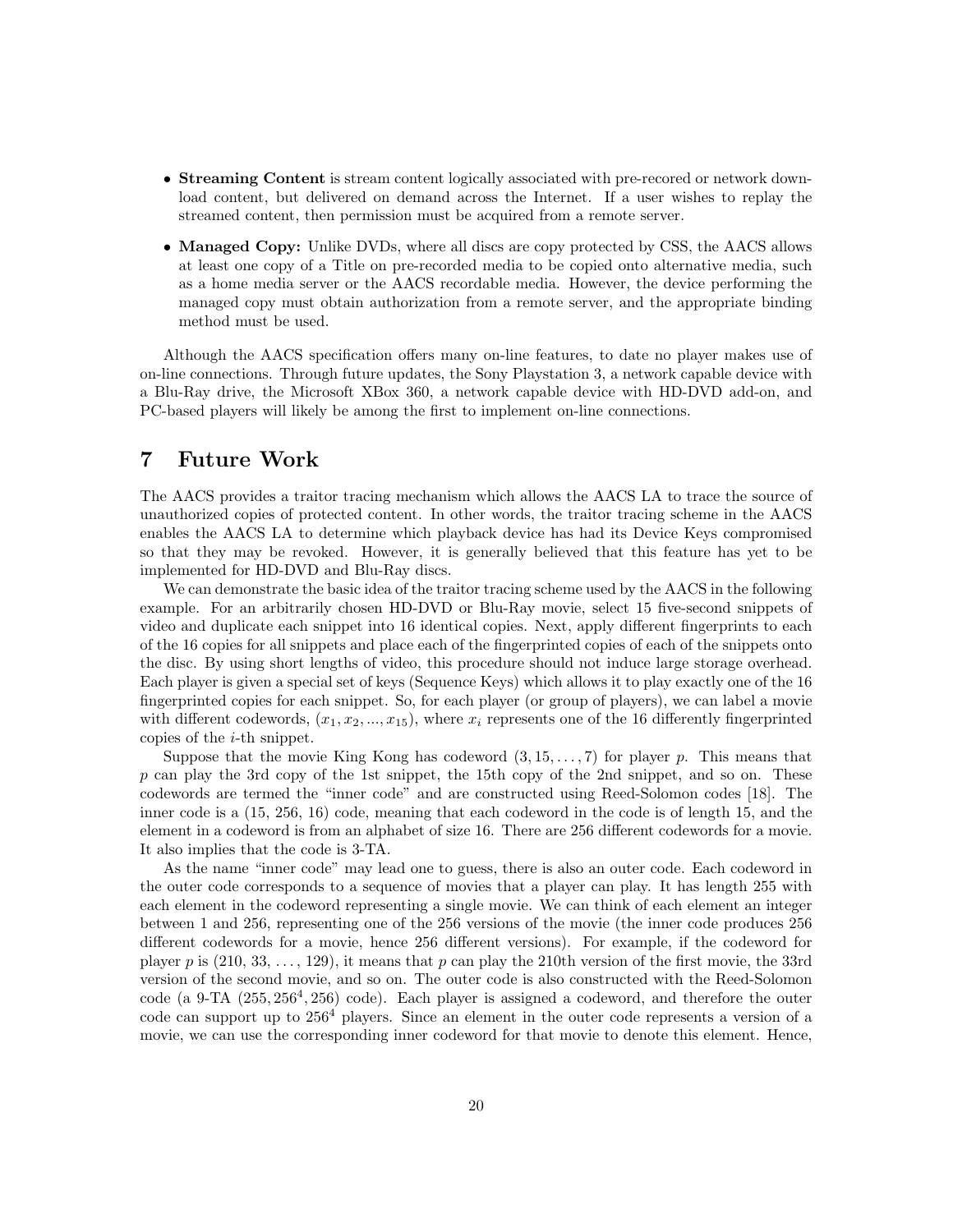the outer code can be augmented into

$$
((x_{1_1}, x_{2_1}, \ldots, x_{15_1}), (x_{1_2}, x_{2_2}, \ldots, x_{15_2}), \ldots, (x_{1_{256}}, x_{2_{256}}, \ldots, x_{15_{256}})),
$$

which is referred to as a "supercode".

The implementation of traitor tracing in the AACS is done through a set of Sequence Keys, however, the AACS specification provides very little information on the traitor tracing scheme and very limited explanation of how the Sequence Keys are derived. A handful of papers on the traitor tracing scheme in the AACS, written by its designers, provides a high level overview of the scheme [12], [11], [13], [14], [10]. These papers are the source from which we have learned about the traitor tracing scheme, however, we have not yet be able to find any detailed description of the scheme and its implementation. Unfortunately, one of the papers claims that the details are confidential. It is future work to study and analyze the traitor tracing scheme used in the AACS in more detail in order to determine whether or not it is effective and efficient for such a large system.

## 8 Concluding Remarks

In this paper we have provided a detailed explanation of the underlying broadcast encryption scheme used by the AACS, and how it is applied for encrypting and decrypting content on pre-recorded media. We also provided a summary of the AACS capabilities for recordable media and on-line connections. Unfortunately, specific details about the implementation of traitor tracing in the AACS is being kept secret, making a proper description of the method difficult.

The AACS makes for an interesting case study, as it is one of the only large scale real-world implementations of a broadcast encryption scheme, and it highlights many of the problems encountered when applying theoretical ideas in a real-world setting. Although the underlying cryptographic primitives and protocols are believed to be secure, implementing them securely remains a challenge. Now that the first set of Device Keys have been revoked, it remains to be seen whether or not the AACS can actually succeed in protecting future content.

## References

- [1] 4C Entity. "Content Protection for Recordable Media", http://www.4centity.com/tech/ cprm/, Accessed April 12, 2007.
- [2] DVD CCA. "Content Scramble System", http://www.dvdcca.org/css/, Accessed April 12, 2007.
- [3] Intel et al. "Advanced Access Content System (AACS) Blu-ray Disc Pre-recorded Book", Revision 0.912, July 27, 2006, http://www.AACSla.com/specifications/AACS Spec BD Prerecorded 0.912.pdf
- [4] Intel et al. "Advanced Access Content System (AACS) Blu-ray Disc Recordable Book", Revision 0.92, July 24, 2006, http://www.AACSla.com/specifications/AACS Spec BD Recordable 0.92.pdf
- [5] Intel et al. "Advanced Access Content System (AACS) HD-DVD and DVD Pre-recorded Book", Revision 0.912, August 15, 2006, http://www.AACSla.com/specifications/AACS Spec\_HD\_DVD\_and\_DVD\_Prerecorded\_0\_912.pdf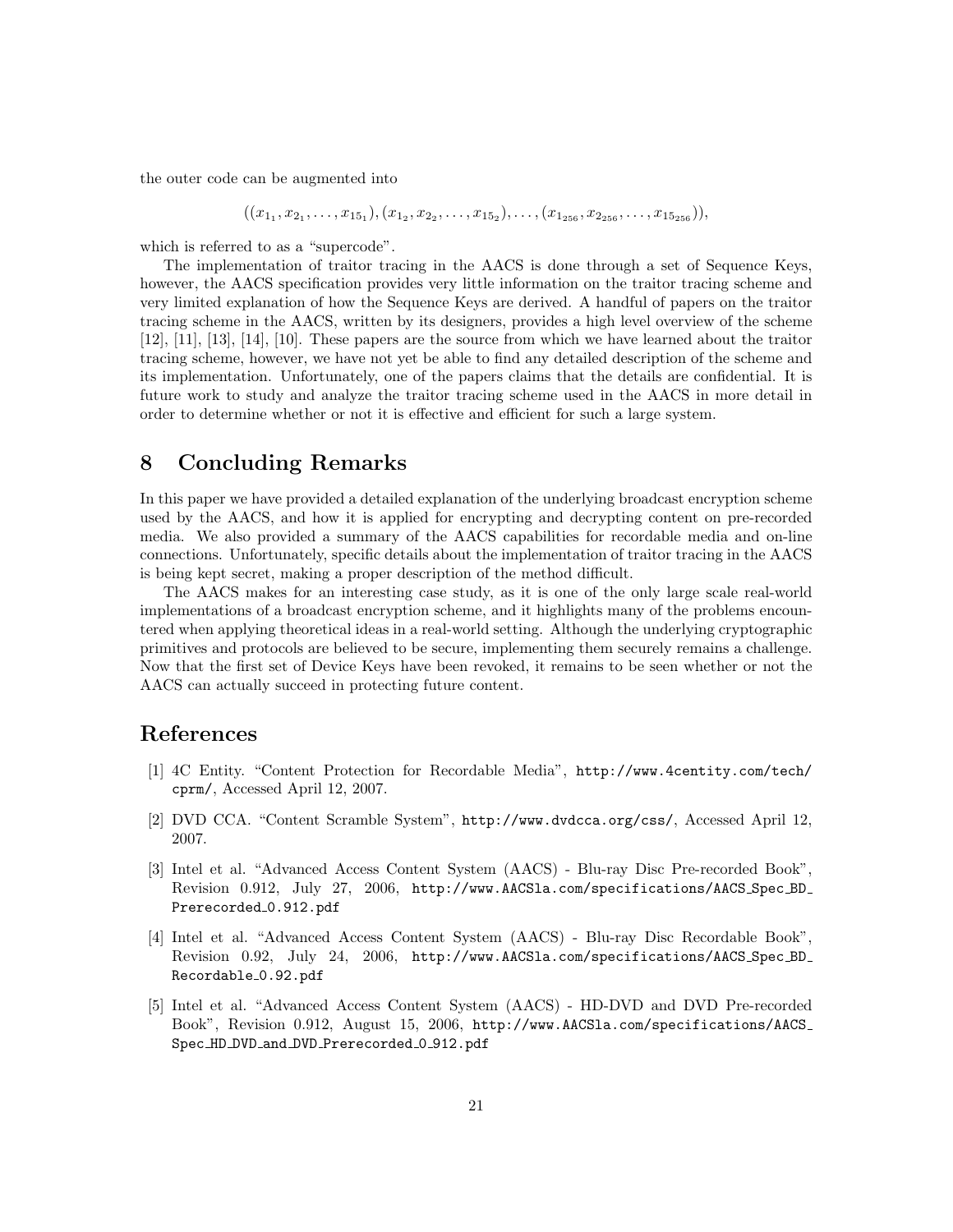- [6] Intel et al. "Advanced Access Content System (AACS) HD-DVD Recordable Book". Revision 0.912, July 25, 2006, http://www.AACSla.com/specifications/AACS Spec HD DVD Recordable 0.921 20060725.pdf
- [7] Intel et al. "Advanced Access Content System (AACS) Introduction and Common Cryptographic Elements" Revision 0.91, February 17, 2006, http://www.AACSla.com/ specifications/specs091/AACS\_Spec\_Common\_0.91.pdf
- [8] Intel et al. "Advanced Access Content System (AACS) Pre-recorded Video Book", Revision 0.91, February 17, 2006, http://www.AACSla.com/specifications/specs091/AACS Spec Prerecorded 0.91.pdf
- [9] Intel et al. "Advanced Access Content System (AACS) Recordable Video Book", Revision 0.91, February 17, 2006, http://www.AACSla.com/specifications/specs091/AACS Spec\_Recordable\_0.91.pdf
- [10] H. Jin, J. Lotspiech, and M. Blaum. "Efficient Traitor Tracing". International Symposium on Communication Theory and Applications, 2003.
- [11] H. Jin and J. Lotspiech. "Traitor Tracing for Prerecorded and Recordable Media". ACM DRM Workshop, 83-90, Washington, D.C., 2004.
- [12] H. Jin and J. Lotspiech. "Attacks and Forensic Analysis for Multimedia Content Protection". ICME, Amsterdam, Netherlands, 2005.
- [13] H. Jin and J. Lotspiech. "Hybrid Traitor Tracing". IEEE, International Conference on Multimedia and Expo, 2006.
- [14] H. Jin and J. Lotspiech. "Practical Forensic Analysis in Advanced Access Content System". Information Security Practice and Experience, ISPEC 2006, Hangzhou, China, 2006.
- [15] J. Lotspiech. "Broadcast Encryption". Multimedia Security Technologies for Digital Rights Management, Academic Press, Chapter 12, 2006.
- [16] T. Martin. "A Set Theoretic Approach to Broadcast Encryption". Ph.D Thesis, Royal Holloway University of London, 2005.
- [17] D. Naor, M. Naor, and J. Lotspiech. "Revocation and Tracing Schemes for Stateless Receivers". Advances in Cryptology - CRYPTO '01, LNCS, volume 2139:41-62, 2001.
- [18] J. N. Staddon, D. R. Stinson, and R. Wei. "Combinatorial Properties of Frameproof and Traceability Codes". IEEE Transaction on Information Theory, 47:1042-1049, 2001.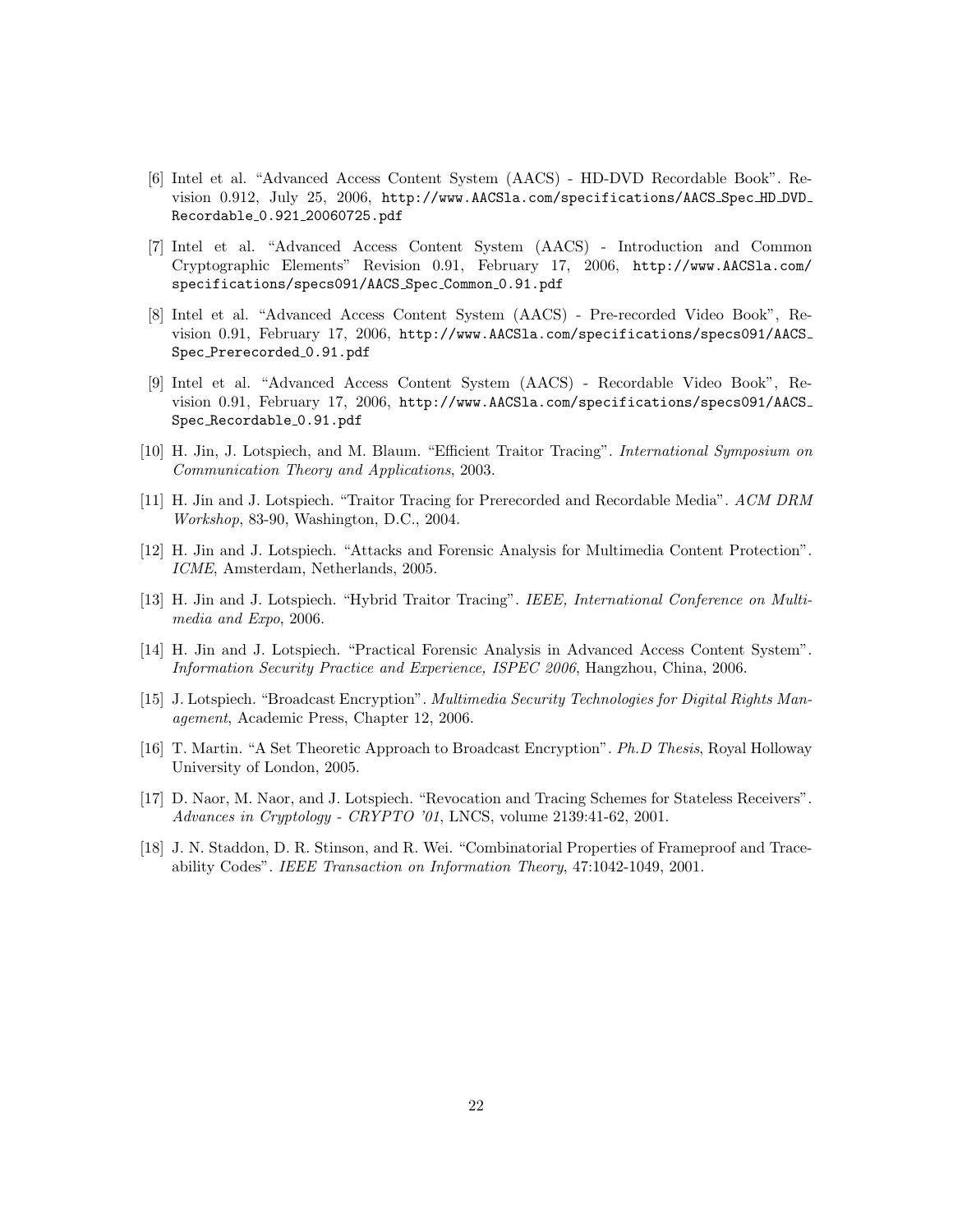# A Drive-Host Authentication (Detailed)

The following is a detailed description of the AACS Drive-Host Authentication Protocol. The numbers on each line correspond to the number given to that step in the AACS Introduction and Commond Cryptographic Elements specification. The AGID sent in step 5 is the Authentication Grant Identifier, which is used to identify a specific session in the case a drive can support connections from multiple hosts.

|     | Drive                                                                         |                       | Host                                                                          |
|-----|-------------------------------------------------------------------------------|-----------------------|-------------------------------------------------------------------------------|
| 1.  |                                                                               | MKB                   | Compare version of stored DRL<br>to DRL in MKB. Use newest<br>DRL.            |
| 2.  |                                                                               |                       | If DRL in MKB is newer, verify<br>signature. Abort if signature not<br>valid. |
| 3.  | Compare version of stored HRL<br>to HRL in MKB. Use newest<br>HRL.            |                       |                                                                               |
| 4.  | If HRL in MKB is newer, verify<br>signature. Abort if signature not<br>valid. |                       |                                                                               |
| 5.  |                                                                               | AGID                  |                                                                               |
| 6.  |                                                                               |                       | Generate 160-bit nonce $H_n$                                                  |
| 7.  |                                                                               | $H_n \parallel Hcert$ |                                                                               |
| 8.  | Verify host certificate type and<br>length. Abort on failure.                 |                       |                                                                               |
| 9.  | Verify signature on host certifi-<br>cate. Abort on failure.                  |                       |                                                                               |
| 10. | Check HRL and abort if Host ID<br>is found.                                   |                       |                                                                               |
| 11. |                                                                               |                       | Request nonce $D_n$ and drive cer-<br>tificate.                               |
| 12. | Generate 160-bit nonce $D_n$ .                                                |                       |                                                                               |
| 13. |                                                                               | $D_n  Dcert$          |                                                                               |